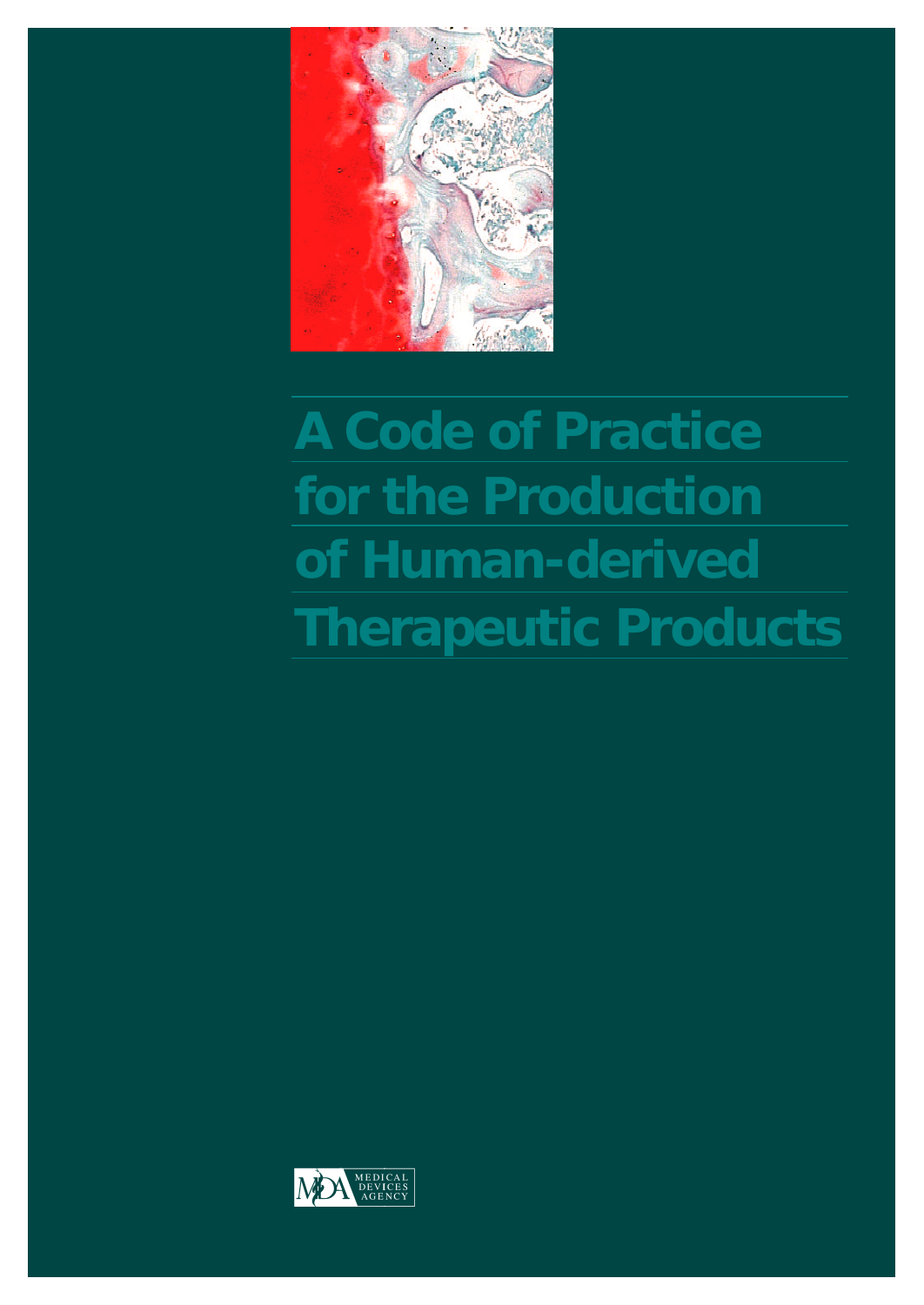This document has no statutory force and should not be regarded as an interpretation of any Act, Regulation or Directive. Compliance with this Code of Practice does not itself confer immunity from any legal obligations.

### **This Code of Practice will be reviewed not later than June 2006.**

Front cover illustration by Sue Bourne.

© Crown Copyright June 2002

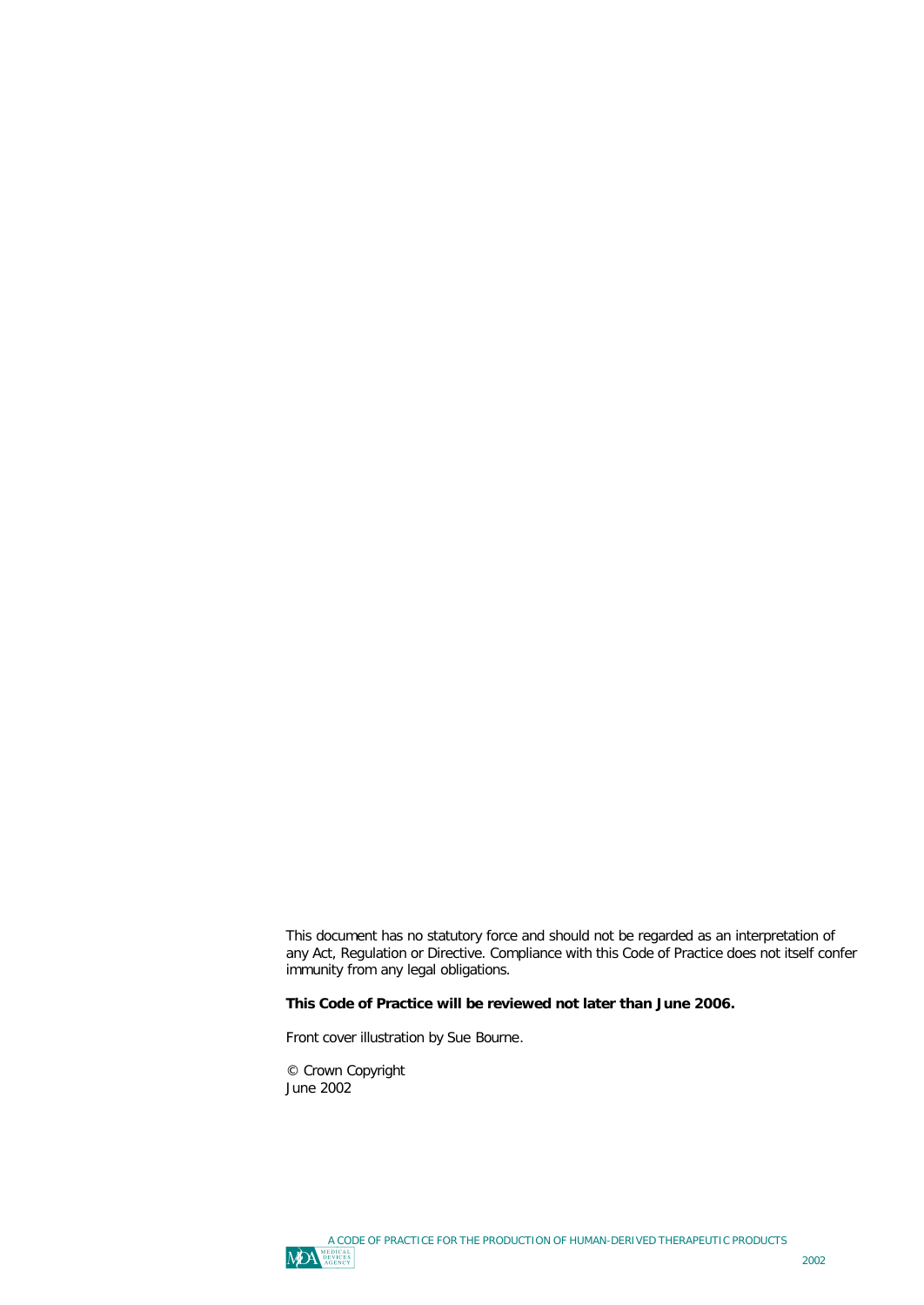# **A Code of Practice for the Production of Human-derived Therapeutic Products**

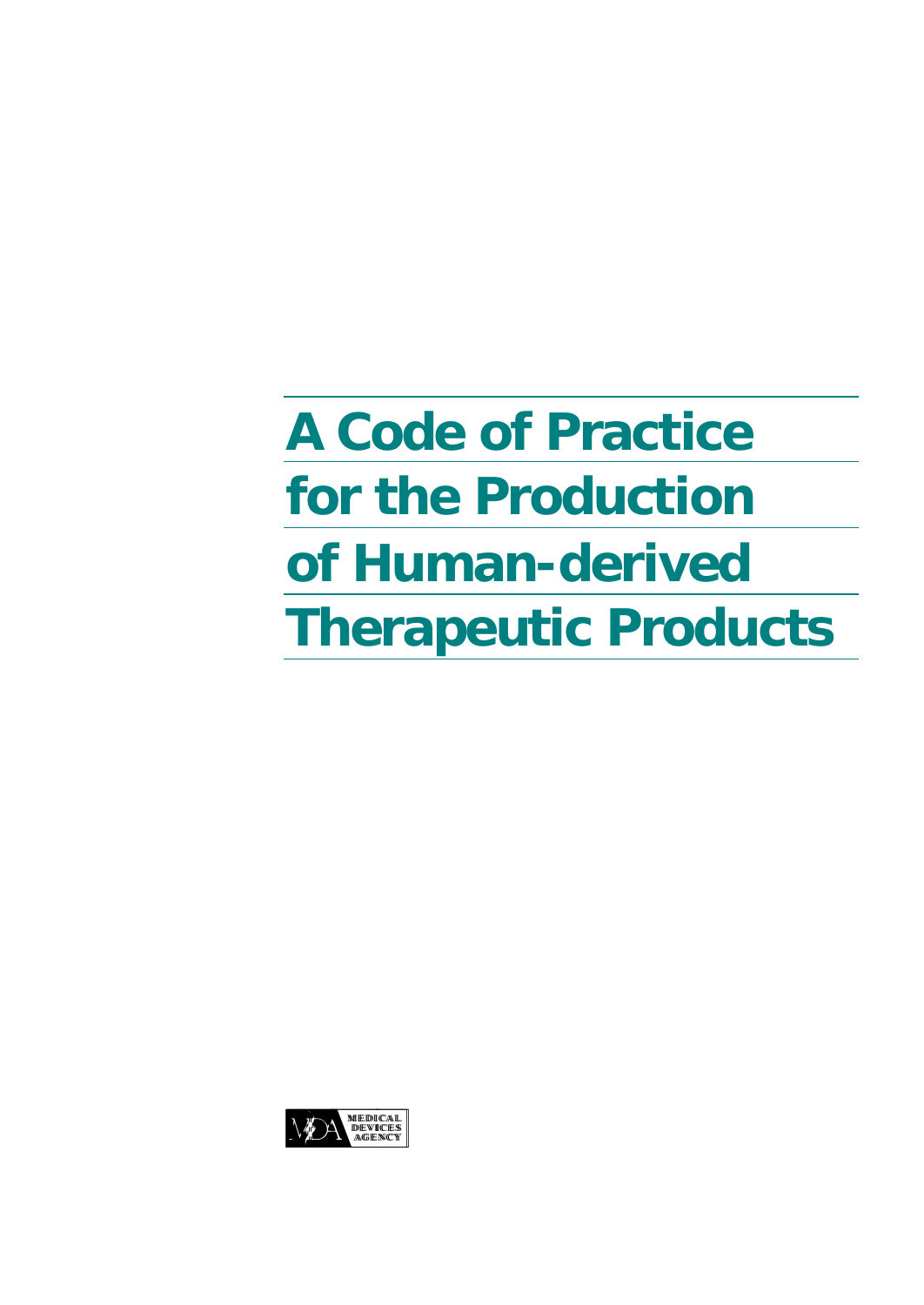# **Contents**

### **1 The purpose of the Code of Practice**

### **2 Introduction**

- 2.1 What the Code covers
- 2.2 Regulatory Controls and Guidance
- 2.3 Using this Code

### **3 Quality Assurance Systems**

### **4 Risk Management**

### **5 Quality Control of Materials**

- 5.1 Material Specifications
- 5.2 Certificates of Analysis and Source of Materials
- 5.3 Media and Reagents
- 5.4 Scaffolds

### **6 Microbiological Safety of Donations**

- 6.1 Donor Selection
- 6.2 Donor Types
- 6.3 Donation Release
- 6.4 Traceability

### **7 Production and Processing Practices**

- 7.1 Cell Culture
- 7.2 Environment
- 7.3 Processing
- 7.4 In-process Testing
- 7.5 Discard of Material of Human Origin
- 7.6 Final Inspection and Testing
- 7.7 Packaging and Labelling
- 7.8 Product Release
- 7.9 Storage
- 7.10 Transport and Delivery

### **8 Product Performance**

- 8.1 Pre-clinical Studies
- 8.2 Pre-market Clinical Studies
- 8.3 Post-market Evaluation

### **Key Stages in Routine Processing and Quality Assurance**

**Glossary**

**References**

### **Bibliography**

### **Membership of the Consultation Group**

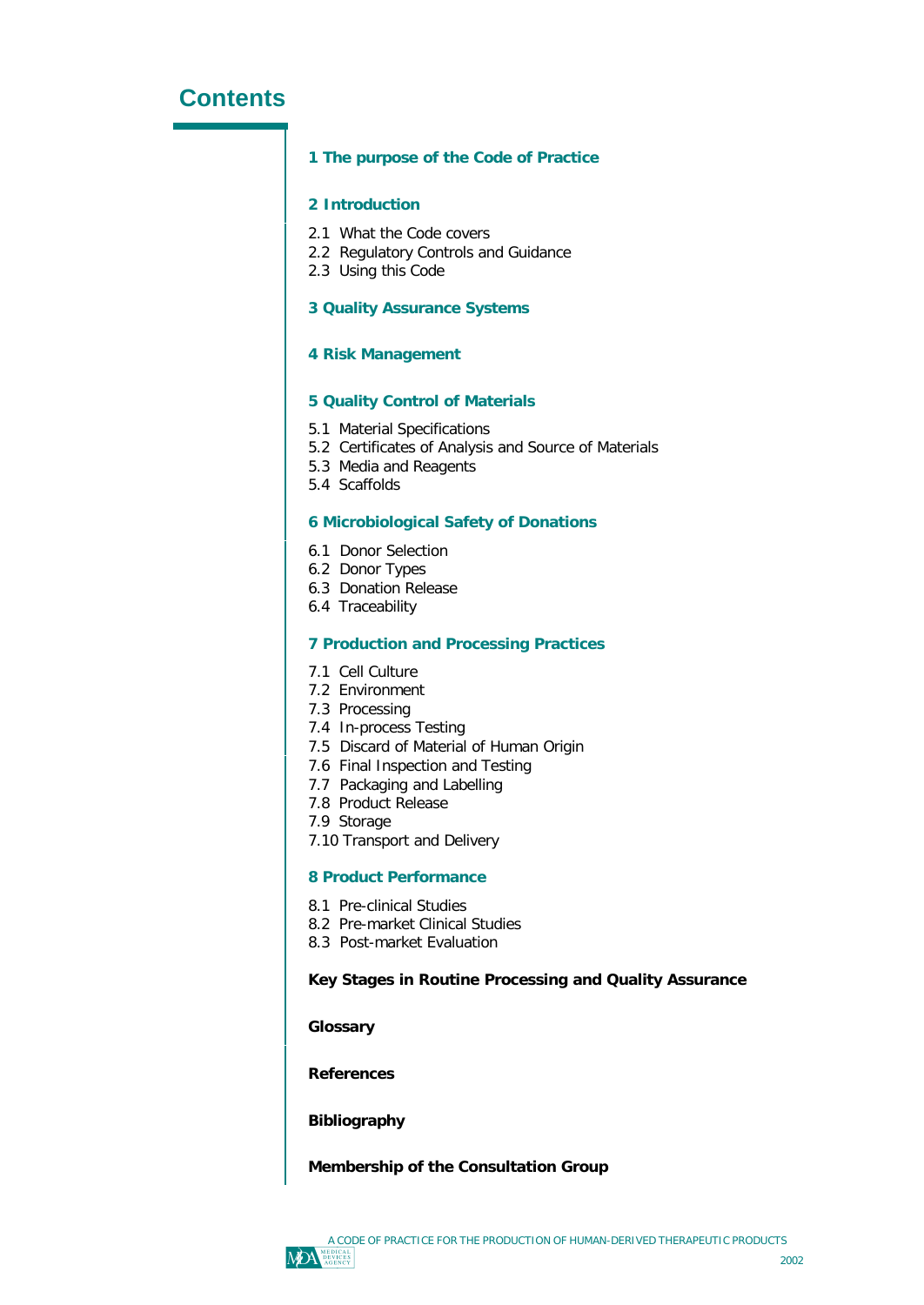# **1 The purpose of the Code of Practice**

This Code of Practice applies to organisations that supply products that use material of human origin to the health service for therapeutic purposes. In order to provide safe Human-derived Therapeutic Products of reliable quality, good practice standards need to be observed in the selection of donors, retrieval of tissues, testing, processing, storage and delivery; this code addresses these issues $^1$ .

The Code of Practice brings together professional expectations on this subject and has been prepared by the Medical Devices Agency of the Department of Health in consultation with the Medicines Control Agency, interested professional organisations, commercial producers and specialised hospital units.



<sup>&</sup>lt;sup>1</sup> This Code of Practice is complementary to and expands upon the Code of Practice for Tissue Banks (2001) and Guidance on the Microbiological Safety of Human Organs, Tissues and Cells used in Transplantation (2000).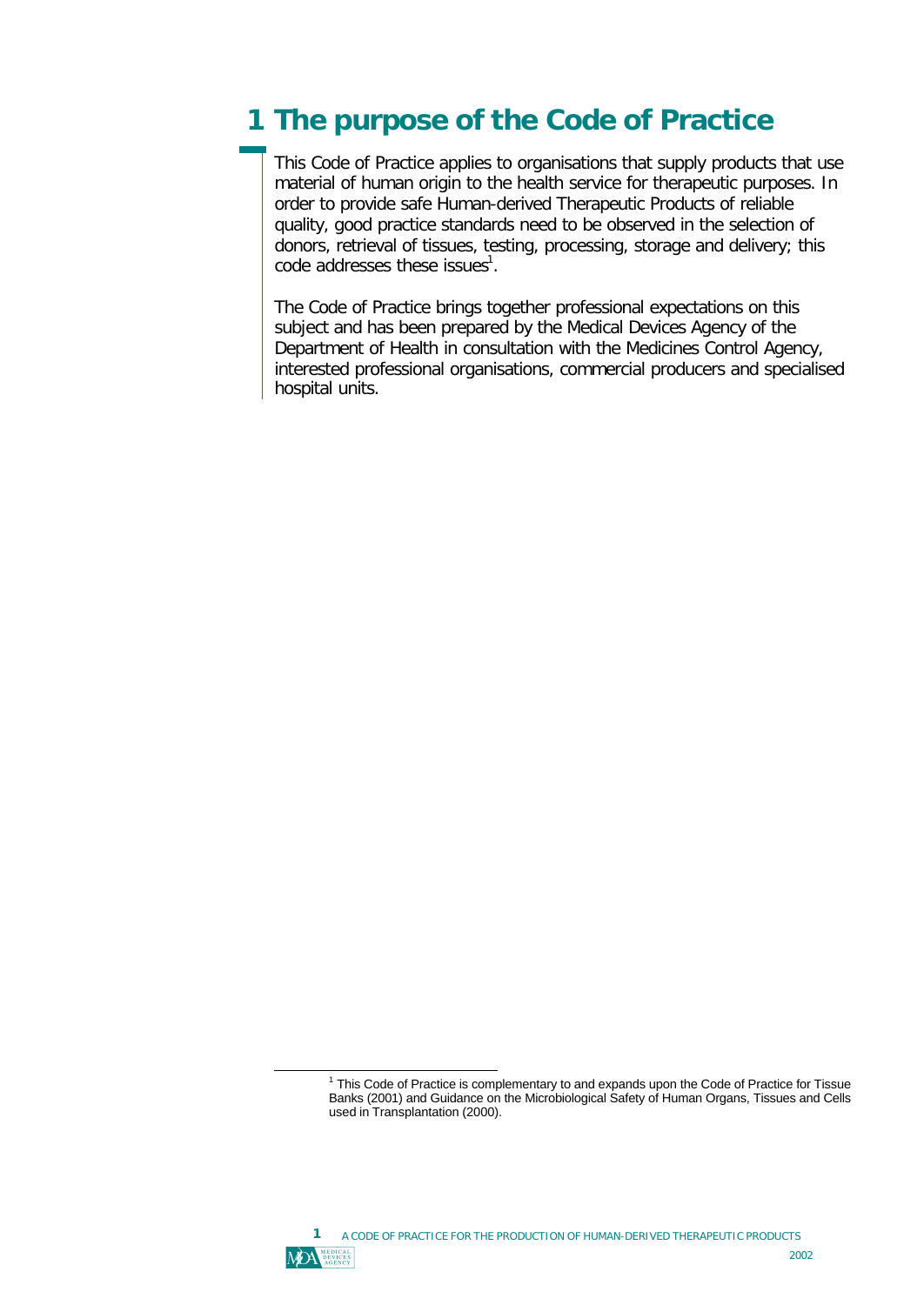# **2 Introduction**

# **2.1 What the Code covers**

This Code of Practice outlines the principles for assuring the safety and quality of therapeutic products which use material of human origin and which may be produced using tissue engineering practices.

Many recent collaborative research and development programmes have involved scientists, engineers and physicians in integrating engineering technology with the life sciences. This has resulted in the combination of cell culture and biomaterial technologies to enable the production and use of numerous therapeutic products, many of which incorporate material of human origin. The application of these specialist technologies has been extremely rapid and further developments are anticipated in this area.

Illustrative examples of these new kinds of therapeutic products include:

- medical devices (e.g. hip prostheses, bone substitutes, wound<br>dressings) modified by the application of human-derived grow dressings), modified by the application of human-derived growth factors, bone morphogenic proteins or cell signalling biomolecules to enhance their expected clinical benefit;
- **products that use non-viable material of human origin such as:** 
	- − collagen as a microtubule for nerve regeneration;
	- − growth factors and extra-cellular matrix proteins in skin substitutes;
	- − granular or demineralized bone matrix as an orthopaedic bone substitute;
	- − collagen as a corneal shield dressing;
- viable allogeneic cells (e.g. keratinocytes and/or fibroblasts) in a<br>biodegradable scaffeld used as a bioengineered skip substitute: biodegradable scaffold used as a bioengineered skin substitute;
- viable autologous cells (e.g. chondrocytes) with or without a<br>matrix used for the repair of cartilage losions matrix, used for the repair of cartilage lesions.

For the purposes of this document, these are collectively referred to as Human-derived Therapeutic Products.

*Human-derived Therapeutic Products are products that use material of human origin, and which are used for therapeutic purposes. These may include products such as bioengineered skin systems, cartilage repair systems, and novel bone substitutes that may use scaffold matrices with autologous or allogeneic human cells.*

While it is clearly important that human tissues are obtained in an ethical and lawful manner, these aspects are beyond the scope of this document. This Code of Practice specifies the scientific principles underlying the production, quality assurance and safety assessment of products that use material of human origin. It is relevant to producers, specialised hospital

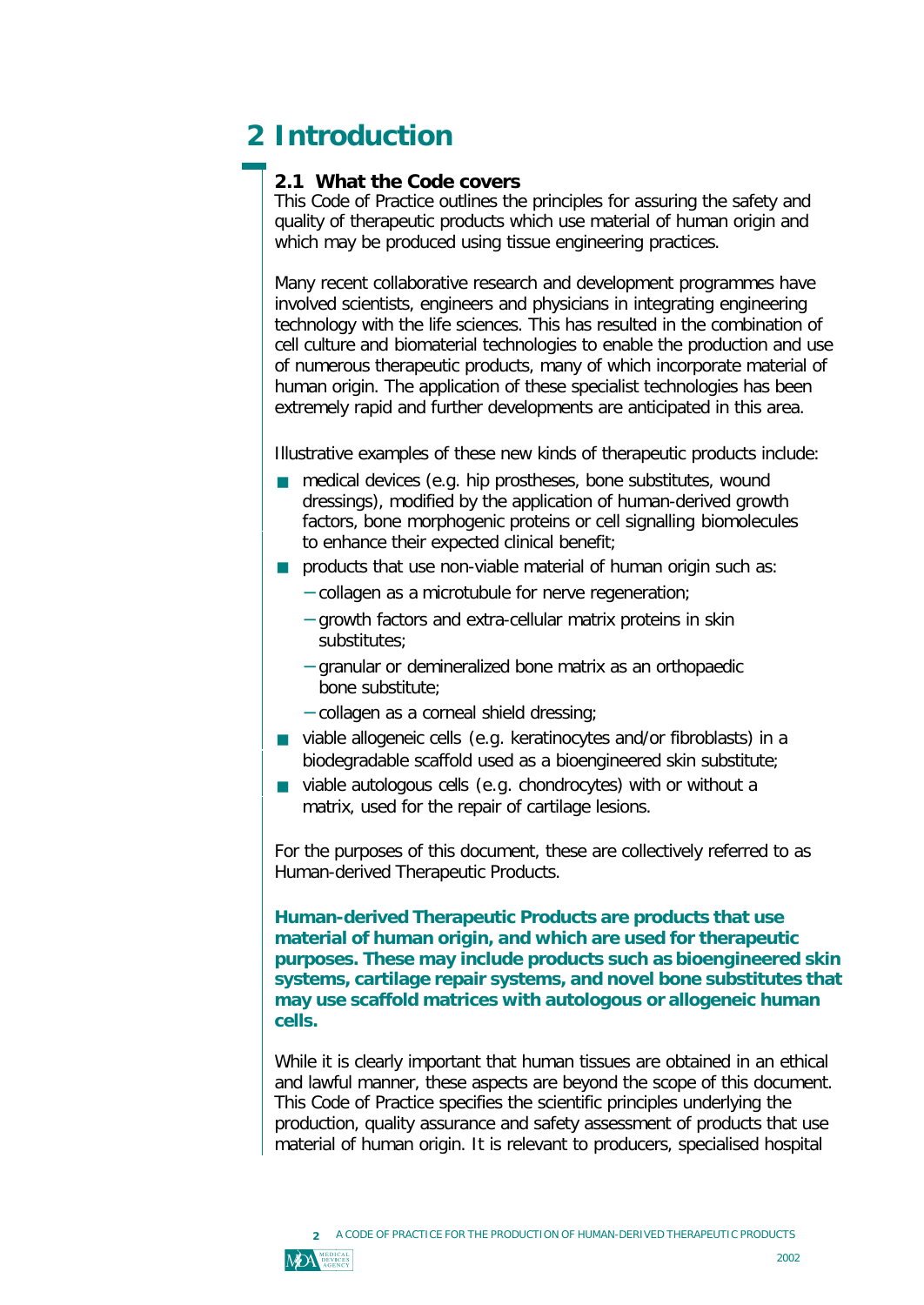units/departments and other organisations that supply the health service in the United Kingdom.

This document is not intended for use in classifying products according to the scope of existing regulations or establishing the safety, quality or compliance of healthcare products covered by existing European Regulations, such as the Medicinal Products Directive (2001/83/EC) or the general Medical Devices Directive (93/42/EEC). Similarly, products that are subject to existing national controls, such as the Department of Health Accreditation Scheme for Tissue Banks, are excluded. Also blood and blood or plasma derived products, human tissue for research purposes, cells and cell lines for gene therapy or for vaccine manufacture, embryos produced *in vitro* and mature gametes, vascularised organs and tissues stored in genomic banks are excluded. Products manufactured from non-viable animal materials are included within the scope of the Medical Devices Directive (93/42/EEC). Products that incorporate viable animal tissues or cells (or use these during production) are excluded from that Directive and producers of such products should seek guidance from the United Kingdom Xenotransplantation Interim Regulatory Authority (UKXIRA). Regulatory guidance should be obtained from the medicinal authorities on cell lines/tissues arising from stem cell technologies that lead to therapeutic products or other treatments.

### **2.2 Regulatory Controls and Guidance**

European regulations for medical devices (93/42/EEC) and medicinal products (2001/83/EC) provide a mechanism for ensuring the safety and quality of many healthcare products used in the health service. Many products, however, fall outside the scope of such statutory regulations, although the provisions of the Consumer Protection Act (1987) and the General Product Safety Regulations (1994) still apply.

Irrespective of the operation or nature of regulatory controls, commonly held expectations for safety and quality, based on firmly established scientific principles, apply to all therapeutic products and a number of documents have been developed recently and used in the implementation of nonstatutory mechanisms of safety assurance.

The Department of Health Guidance on the Microbiological Safety of Human Organs, Tissues and Cells used in Transplantation (2000) is primarily aimed at activities within the Health Service. It highlights the fact that the highest standards need to be maintained when choosing donors, and when collecting, testing, processing, storing, transporting and transplanting organs, tissues or cells. It recognises that maintaining a recognised quality management programme, such as BS EN ISO 9001:2000 and BS EN ISO 13485:2001, will contribute significantly to safety and quality, and that the principles of microbiological safety apply to human cells cultured in a laboratory and to manufactured products or services that use human cells or tissues.

Tissue banking within the NHS is regulated by a voluntary accreditation scheme, centred upon compliance with a Department of Health Code of Practice for Tissue Banks (2001), which applies to finished tissues that are

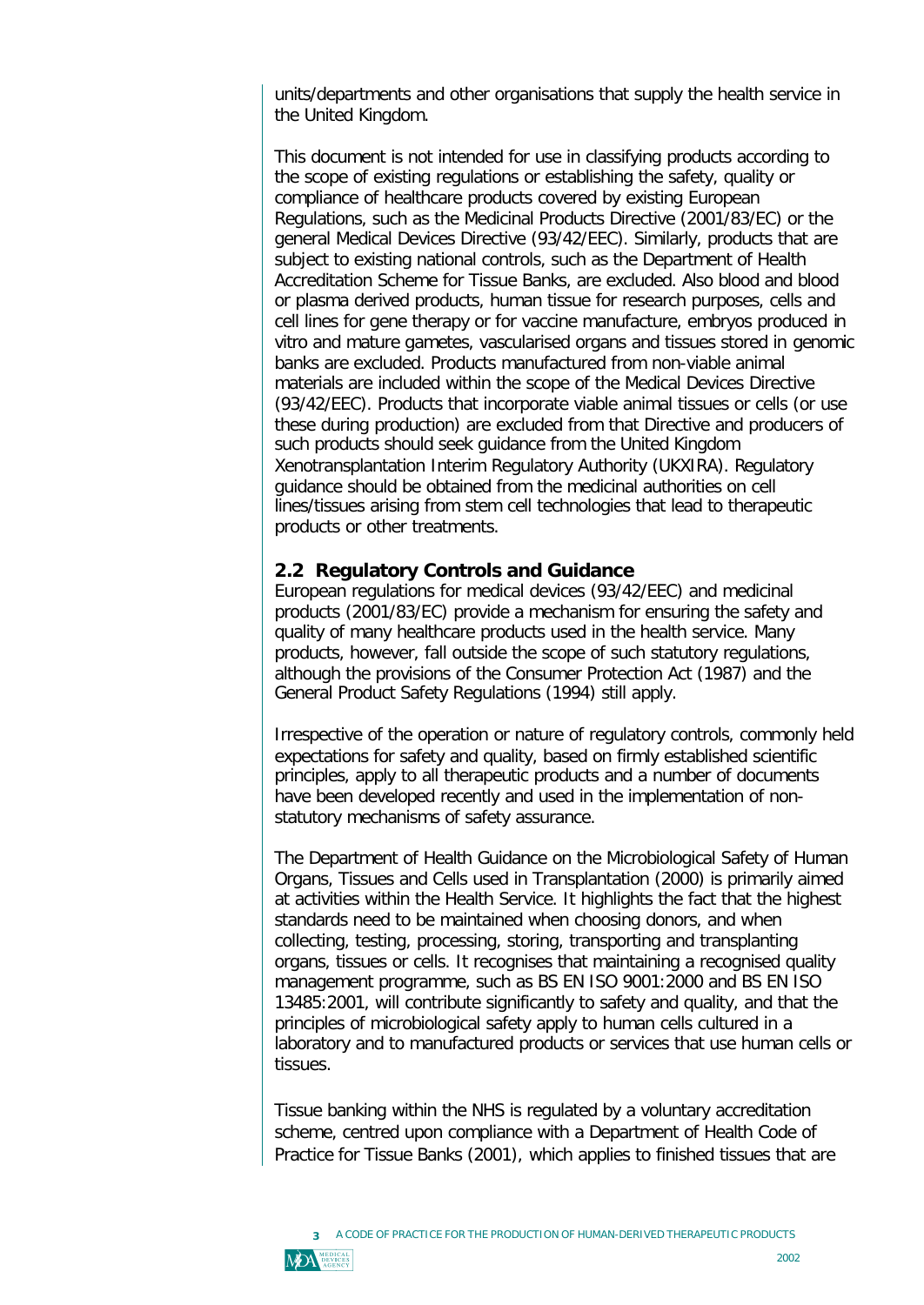banked by non-commercial organisations. However, the Code of Practice recognised that there was no specific guidance in the area of tissue engineering, and noted that the following additional principles applied:

- ß *" if allogeneic cells are greatly expanded in number and intended for use in multiple recipients, the degree of microbiological testing beyond the mandatory testing<sup>2</sup> , should reflect the increased size of the population at risk of any disease;*
- **if cells are cultured in vitro prior to implantation, the procedures**<br>must be validated or monitored, e.g. to demonstrate lack of *must be validated or monitored, e.g. to demonstrate lack of malignant transformation, and maintenance of relevant biological properties."*

This document expands on the above principles to form a comprehensive series of requirements and expectations applicable to Human-derived Therapeutic Products.

# **2.3 Using this Code**

This document can be used by producers (e.g. commercial organisations, specialised hospital units/departments and universities), certification organisations or regulatory agencies as a basis for non-statutory schemes for assessing product safety and quality. Compliance with this document is amenable to verification by audit, thus enabling assurance of the safety and quality of Human-derived Therapeutic Products. It is anticipated that such use will be of assistance in the preparation for any future statutory controls for products containing human tissues within the European Union. Most importantly, the diligent application and verification of the principles and expectations contained in the following pages will provide purchasers, clinicians and patients alike with the confidence and reassurance necessary for the safe and reliable application of new technologies.

A CODE OF PRACTICE FOR THE PRODUCTION OF HUMAN-DERIVED THERAPEUTIC PRODUCTS **4**



 $^2$  Minimum serological testing requirements are specified in 'Guidance on the Microbiological Safety of Human Organs, Tissues and Cells used in Transplantation' Department of Health (2000).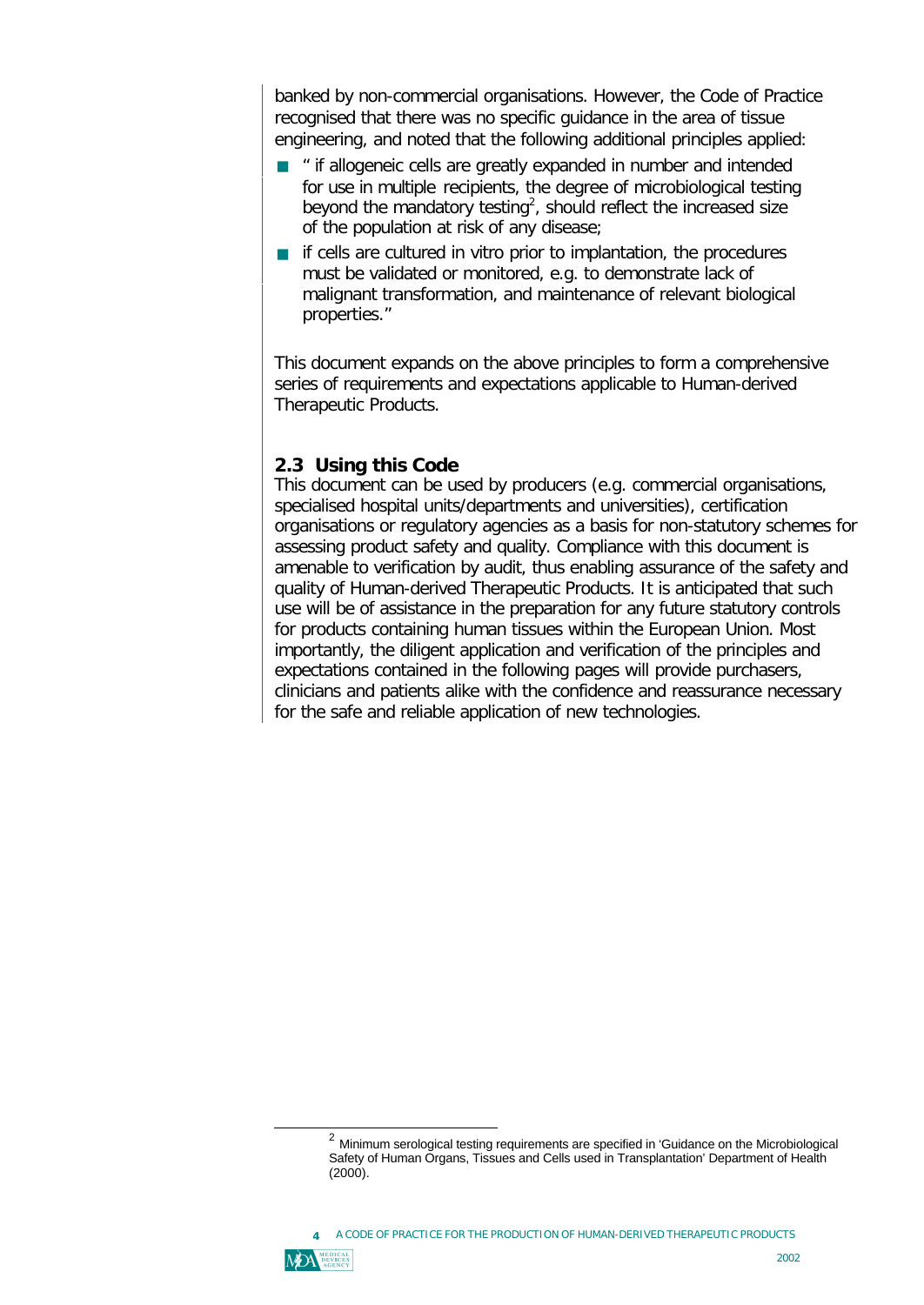# **3 Quality Assurance Systems**

Organisations that produce Human-derived Therapeutic Products need to implement and maintain a Quality System that effectively controls the design, processing and supply of the product. The approach listed below provides a sound basis for product characterisation and safety assessment. As with other healthcare products such as medical devices or medicinal products, the acceptability for marketing a Human-derived Therapeutic Product is a function of adequate and effective quality assurance. This comprises:

- a detailed specification of the critical design characteristics of the product: product;
- a comprehensive risk analysis and assessment;
- development and verification of production and quality control<br>systems that deliver the design specification, including a systems that deliver the design specification, including a quantitative assay of activity for viable preparations and, where possible, a correlation with clinical effectiveness;
- demonstration that the systems and product meet the state of the art and deliver the expected benefits to the patient art and deliver the expected benefits to the patient.

Demonstration of the state of the art should be seen in terms of the adequacy of the characterisation and control measures employed as well as the safety, quality and performance of the product. The quality system specifies all technical criteria relevant to this and ensures that these are complied with in the procurement and processing of biological tissues and the production, packaging, labelling, storage and distribution of products. Producers shall implement a Quality Management System that is consistent with BS EN ISO 9001:2000 as supplemented, for medical devices, by BS EN ISO 13485:2001.

It is important to specify, confirm and monitor the quality of all raw materials and equipment used in the preparation and delivery of Human-derived Therapeutic Products. Special attention should be paid to all raw materials and equipment to which cells are or may be exposed. The quality assurance measures adopted need to take account of the inherent variability of biological systems while ensuring that characteristics which are critical to product quality are reliably identified and that, in respect of these, appropriate quality control measures are clearly specified and implemented.

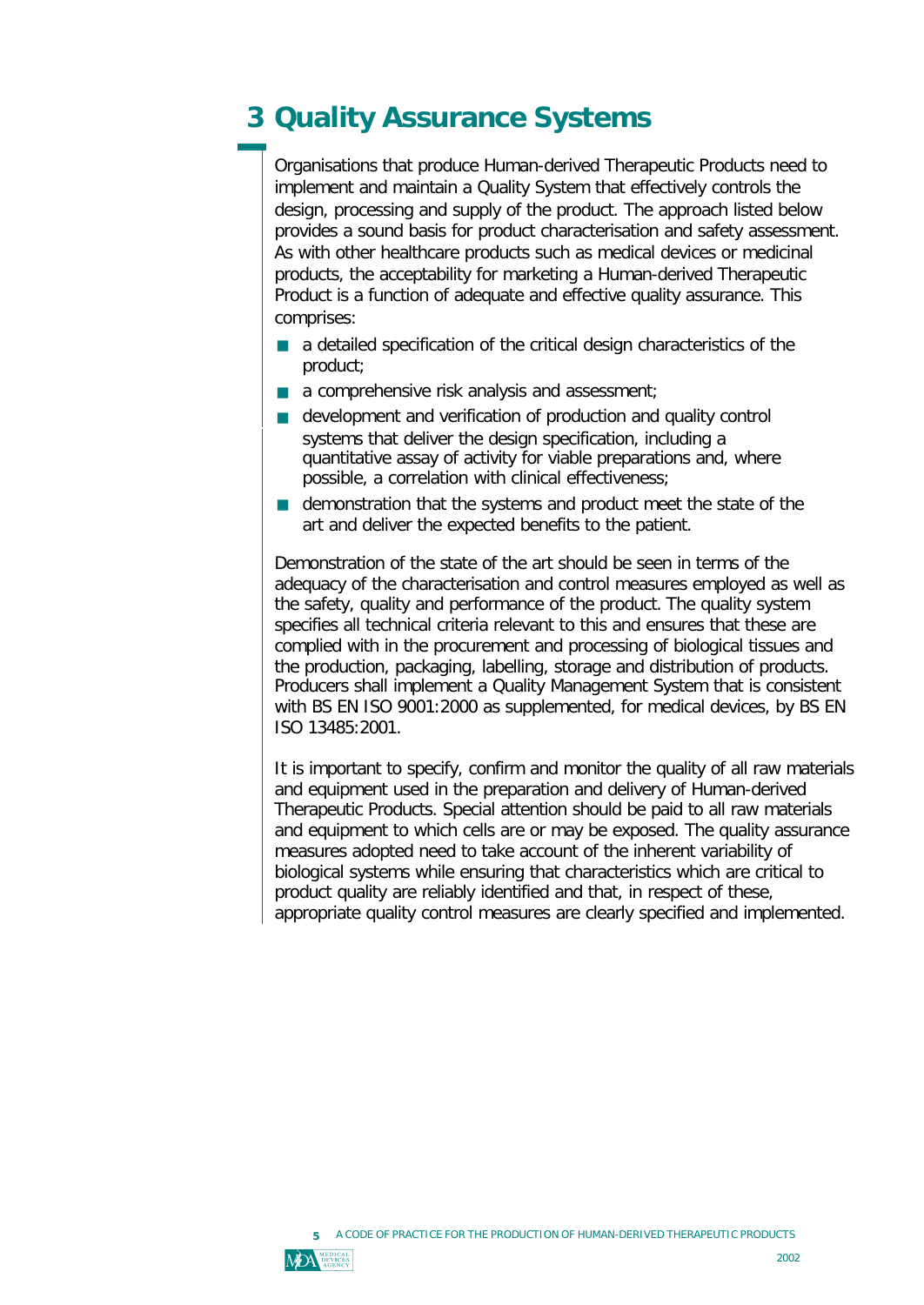In particular the Quality System shall cover:

- the quality, suitability and functionality of raw and processing<br>materials, including dopor selection and screening: materials, including donor selection and screening;
- Infection controls, including sourcing controls and inactivation<br>methods: methods;
- phenotypic and genotypic profiling (e.g. biochemical markers and<br>functional characteristics), where appropriate: functional characteristics), where appropriate;
- maintenance of the desired phenotypic expression (e.g. through<br>the influence of growth factors and substrate), where the influence of growth factors and substrate), where appropriate;
- validation and documentation of procedures for tissue culture (e.g. manipulation, expansion, storage, transport and clinical use);
- **n** control of product design and validation of manufacturing<br>processes to ensure that product meets identified require processes to ensure that product meets identified requirements for clinical performance;
- the design and maintenance of buildings, equipment and<br>nremises: premises;
- quality control testing and inspection during production and prior<br>to release (e.g. cell viability and characterisation), including to release (e.g. cell viability and characterisation), including control of test equipment, to ensure that batches of product meet specified design requirements;
- the development of, and conformance to, appropriate procedures and/or specifications for labelling, handling, packaging, storage and distribution;
- training of staff and their qualification for specific activities;
- **product identification and traceability between raw material and distribution records:** distribution records;
- **post-market surveillance, including monitoring of clinical**<br>nerformance and effectiveness (e.g. infection, morphology performance and effectiveness (e.g. infection, morphology, function, proliferation, persistence, immunotoxicity, efficacy) and corrective or preventative action;
- the management system, including independent responsibility for<br>production and quality, internal audit and management review of production and quality, internal audit and management review of the quality system;
- systems to minimise cross-contamination, including contamination<br>from production staff from production staff.

The responsibility for operating the Quality System shall be assigned to a designated qualified individual, independent of operational management. There shall also be a designated deputy who can assume responsibility in the absence of the designated individual. The Quality System shall be reviewed by the Senior Management of the organisation at specified regular and frequent intervals to ensure that it continues to meet the requirements of the Quality System and this Code of Practice. The producer shall ensure that the Quality System is operational, effectively resourced and understood by all relevant staff.



A CODE OF PRACTICE FOR THE PRODUCTION OF HUMAN-DERIVED THERAPEUTIC PRODUCTS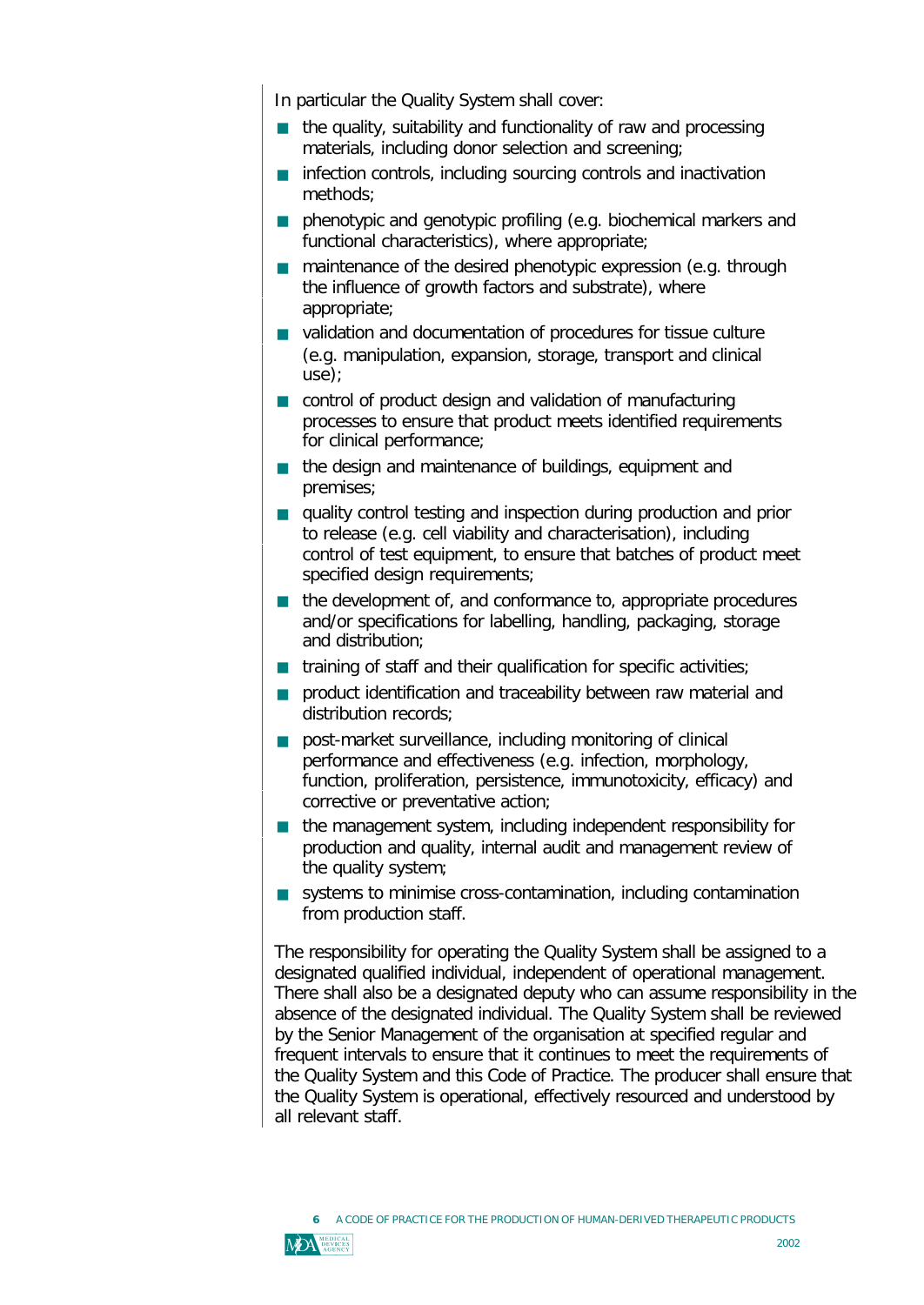# **4 Risk Management**

Risk management is an integral part of the design, development, production and supply of Human-derived Therapeutic Products and an effective system is required for the management of risks associated with their use. The principles of risk management specified in BS EN ISO 14971:2001 are relevant to these products. Risk is estimated on the basis of the probability of harm occurring and the consequences of that harm. The assessment of risk is complicated by the fact that different parties, such as patients, clinicians, producers, regulators and the general public, may well express differing levels of concern over the possibility of particular harmful outcomes occurring on exposure to a hazard. The acceptability of a risk is dependent primarily on the risk estimate, considered in relationship to the degree of benefit expected from the use of the product. Acceptability needs to be judged in the light of the generally recognised state of the art, which takes into account a wide variety of factors, including the regulation applied to comparable types of products (e.g. devices, pharmaceuticals), the clinical and technological state of the art and the public perception of the benefits and risks of such products.

Factors affecting the perception of risks include the scientific background of the different parties and the actual and perceived state of health of the patient. The decision to use a Human-derived Therapeutic Product involves a clinical judgement whereby the residual risks inherent in the product are balanced against the anticipated clinical benefits of the procedure. It is therefore necessary for products to be assessed in relation to commonly understood standards of safety, quality and effectiveness, so that clinicians may make judgements on the basis of meaningful information on residual risks.

At all stages in the product cycle, the producer needs to make judgements relating to the safety of a Human-derived Therapeutic Product. This should include the acceptability of risks, taking into account the generally accepted state of the art, in order to verify the suitability of a Human-derived Therapeutic Product for its intended use and purpose. The producer shall establish and maintain a systematic process for:

- ß specifying the product characteristics and identifying the potential hazards (hazard identification);
- estimating and evaluating the associated risks (risk analysis);
- controlling these risks to ensure they are negligible or reduced to a level as low as reasonably practicable (risk control);
- **judging the acceptability of residual risks (risk assessment);**
- ß monitoring the effectiveness of risk control measures, for example through post-market surveillance.

The producer shall define a policy for determining acceptable risk and regularly review all risk management activities to ensure the continuing suitability and effectiveness of the risk management process. For each Human-derived Therapeutic Product, the records and results of all the risk

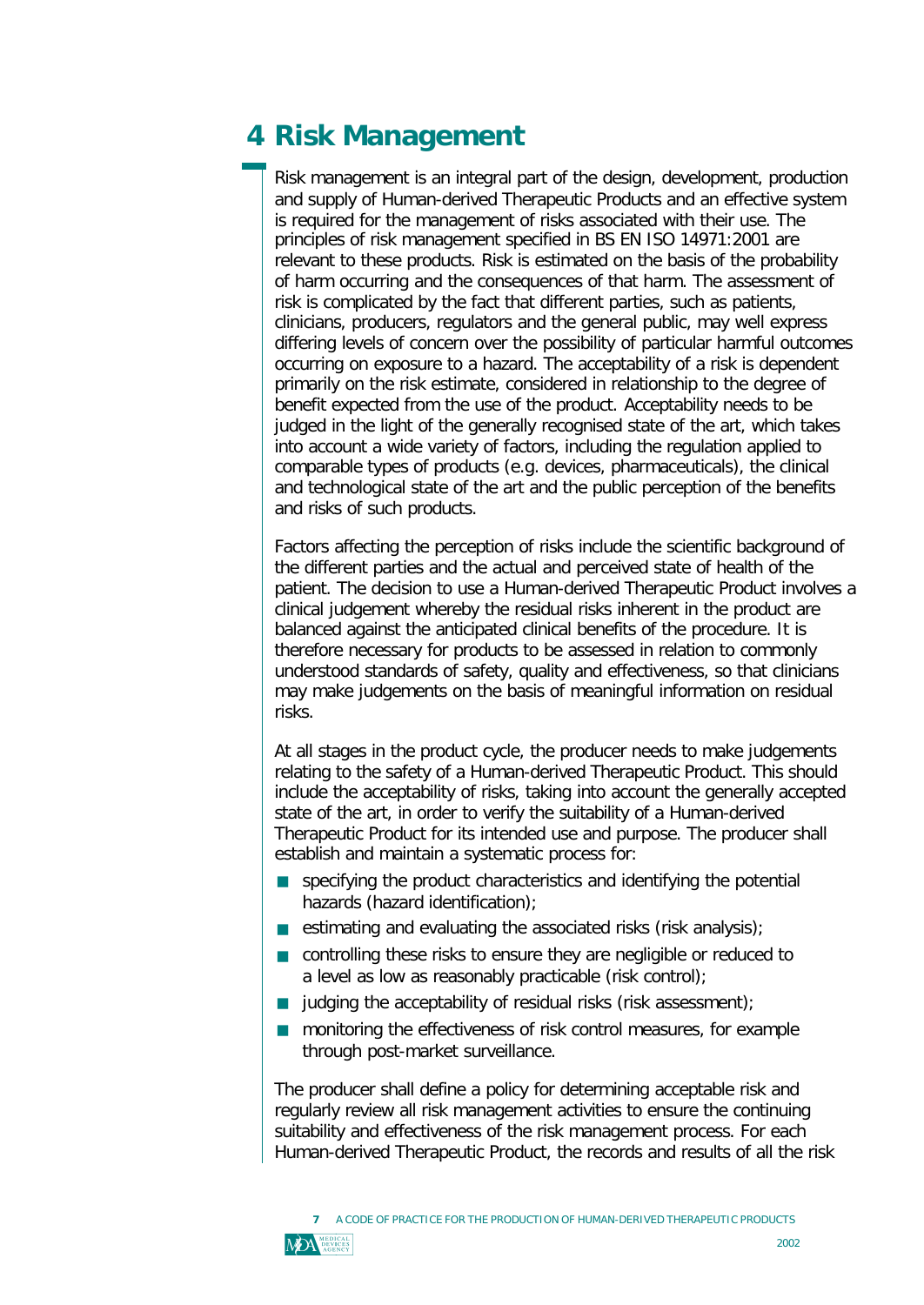management activities shall be recorded and maintained in a risk management file.

Risk analyses conforming to BS EN ISO 14971:2001 $3$  shall be carried out prior to the first human use of any product and before placing it on the market. The intended use and purpose of the product shall be fully described with a comprehensive list of the qualitative and quantitative characteristics that could affect the safety of the product, with defined limits where possible. The risk analysis can identify the process stages and materials in the preparation of a Human-derived Therapeutic Product that represent a potential risk to patients. Risks associated with any critical reagents that might be subject to significant variation shall be analysed. In particular this applies to raw materials of biological origin or other complex compounds or mixtures of compounds as the properties may vary without significant change in the Certificate(s) of Analysis (see Section 5.2). Where feasible such risks should be eliminated by the selection of alternative raw materials, equipment or processes. Where risks cannot be eliminated, they should be reduced to as low a level as is practicable, in line with the requirements of BS EN ISO 14971:2001 and BS EN 12442:2000.

Risk analysis reports shall be prepared prior to the first human use of any product and before placing it on the market, to provide verification that all foreseeable hazards have been analysed and the resulting risk evaluated, that control measures have been implemented and that residual risks have been estimated. Residual risks identified and estimated during risk analysis shall be weighed against the clinical benefits anticipated from the use of the product, to ensure that they have been reduced to an acceptable level, taking into account the generally recognised state of the art.

Information gained during the clinical use of the Human-derived Therapeutic Product, after it has been placed on the market shall be reviewed for its impact on the risk assessment (see Section 8.3).

These stages of the risk assessment shall be carried out in compliance with BS EN ISO 14971:2001.

A CODE OF PRACTICE FOR THE PRODUCTION OF HUMAN-DERIVED THERAPEUTIC PRODUCTS



 $^3$  Risk analysis is also covered by ISO 14971 (Part 1) and BS EN 1441 (1998).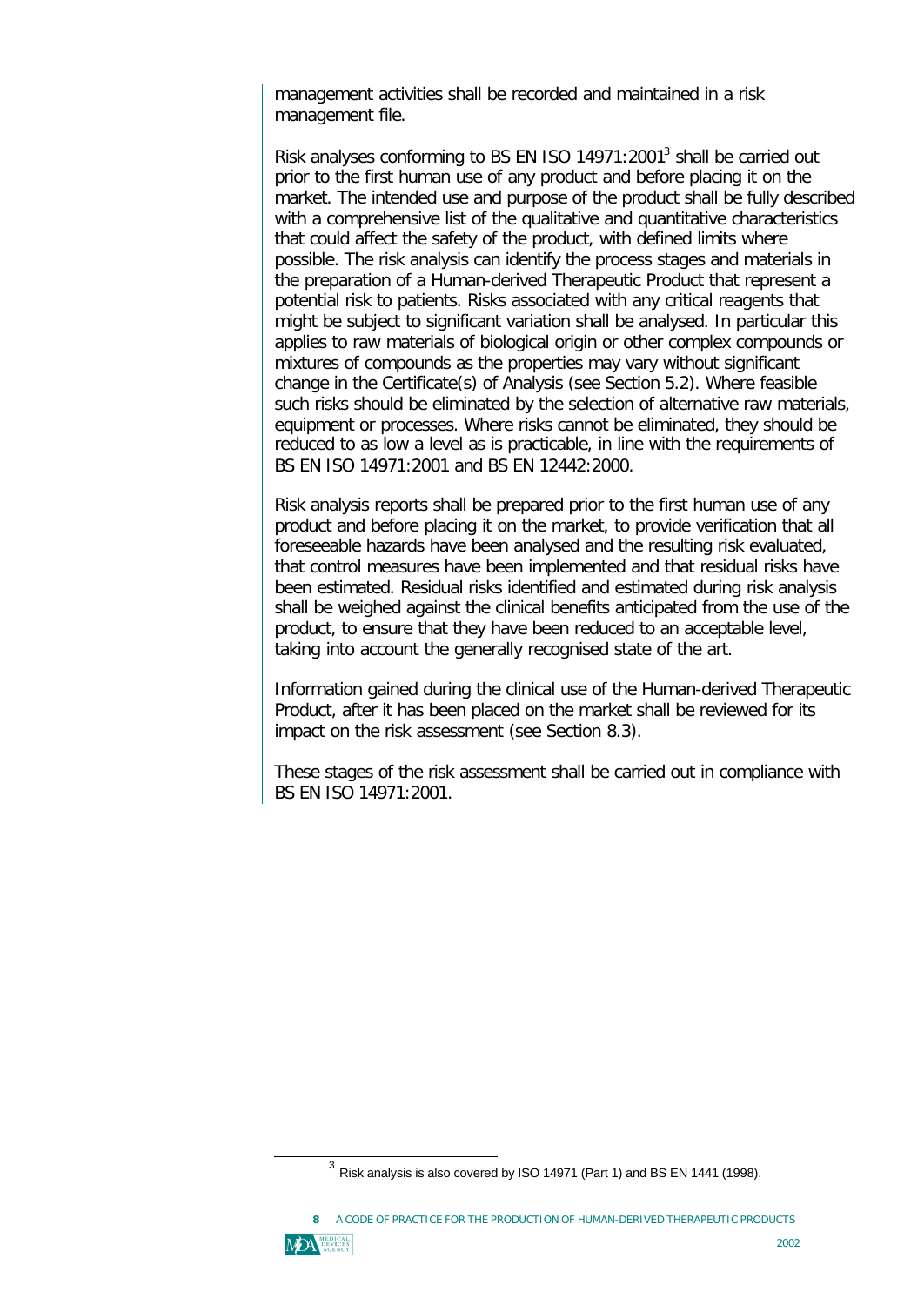# **5 Quality Control of Materials**

# **5.1 Material Specifications**

For all primary raw materials, processing materials, reagents and culture media, including cell cultures, the producer shall establish a specification identifying the critical physical, chemical and biological characteristics required. Account shall be taken of any relevant Pharmacopoeia monographs (British Pharmacopoeia / European Pharmacopoeia), protocols and CEN, ISO or other technical standards*.* This also applies to equipment when there is a direct or indirect influence on the quality or safety of the product.

Producers shall establish or verify appropriate measures and/or systems adopted by suppliers to ensure the safety and quality of raw materials. Material suppliers should operate to a relevant quality standard audited by a recognised independent qualified body. Full documentation is required to demonstrate that the quality of the materials and the equipment meets the specifications set by the producer in respect of any supplier not certified in this way.

# **5.2 Certificates of Analysis and Source of Materials**

The conformity of each material shall be documented by certificates of analysis archived as verification of compliance with the specification. In cases where there is a need to address specific safety issues, such as materials of animal origin, verification of source and preparation of the material is required. Documentation shall be obtained that demonstrates the application of appropriate quality assurance measures by suppliers of biological material, including origins and veterinary certificates for the animals used in the preparation of the material (e.g. bovine serum albumin). Producers should also refer to the Medical Devices Directive (93/42/EEC) for products that use non-viable materials of animal origin.

# **5.3 Media and Reagents**

Culture media, reagents and processing materials derived from animals shall be evaluated for the risk of contamination with micro-organisms, particularly viruses and agents of transmissible spongiform encephalopathies, (BS EN 12442:2000 or EMEA/410/01 rev 1, (2001)). Verification shall be obtained that all primary raw materials of animal origin originated from animals that had been subject to veterinary inspection, certification, an effective surveillance system and comprehensive sourcing controls. Such selection shall be supported by audit trails for collection, pooling, shipping and final formulation by the third party supplier.

The evaluation of information on raw materials, culture media, reagents and processing materials by the European Department on Quality of Medicines (EDQM), to minimise the risks of infection from transmissible spongiform encephalopathies, is recognised as a route for demonstrating the application of expected standards and state of the art.

Reagents, such as trypsin and collagenase, used for cell disaggregation and passage are potential vectors for microbial contamination and shall be



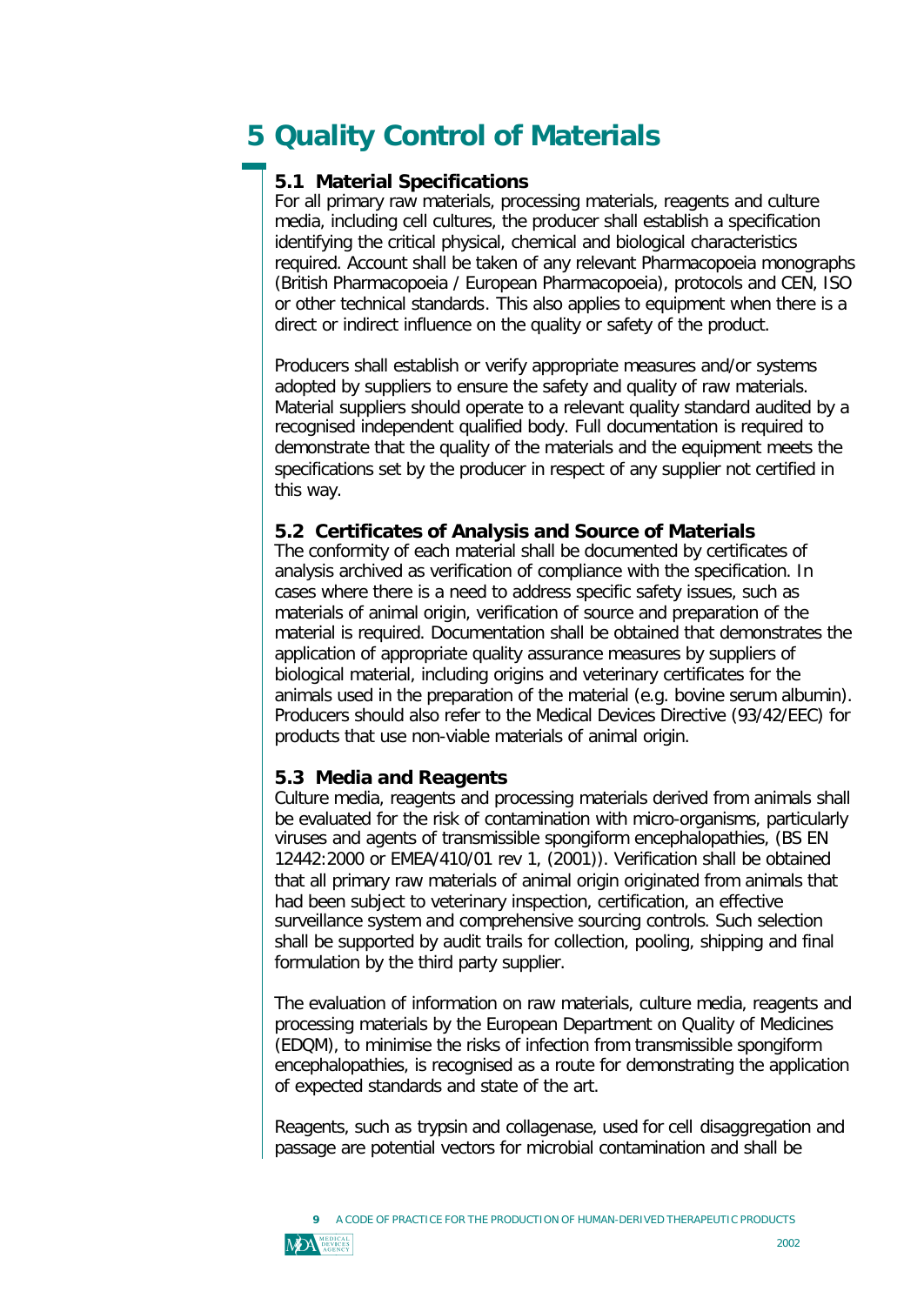obtained from a source with full documentation of supplementary information. Microbiological testing of such reagents shall be performed.

Polyclonal and monoclonal antibodies<sup>4</sup> or other animal cell derived molecules (e.g. transferrin, growth factors, cell signalling molecules) may represent a potential risk of exposure to the patient, for example if mixed intimately with the cells. If no practical non-animal recombinant alternative is available, the source and derivation of the antibody or molecule shall be comprehensively traceable and appropriate testing for adventitious agents applied.

Reagents that are subject to inter-batch variation in quality and/or performance and that are significant to the characteristics or performance of final product shall undergo verification before being used. There shall be a standard operating procedure for testing and authorisation for use. Such authorisation shall be documented in the batch preparation record.

### **5.4 Scaffolds**

Scaffolds have a number of roles in the finished Human-derived Therapeutic Product, these may include facilitating localisation and delivery of human cells, defining and maintaining a three-dimensional structure and/or guiding the development of new tissue. There is a wide range of scaffold materials that fulfil these and other functions. These materials may be natural or synthetic in origin and in many cases are degradable. The choice and specification of the scaffold must therefore be part of the product specification and subject to validation.

The scaffold material should be biocompatible and this should be verified. Relevant aspects of biological evaluation are covered in BS EN ISO 10993:1998 (see Section 8.1.2). Non-viable animal tissues may also be used as scaffolds and their safety and quality shall be verified in line with the Medical Devices Directive (93/42/EEC) and BS EN 12442:2000. The scaffold material shall also be evaluated for compatibility with any cells used in the Human-derived Therapeutic Product (BS EN 30993-4:1994).

Stability when in contact with body surfaces and fluids, and the absorption profile following degradation or hydrolysis shall be evaluated where appropriate. Structural strength shall also be evaluated where this property is essential to the performance of the finished product.

Scaffolds are typically processed as a sterile component and the choice of sterilization process shall be documented and justified.

10 A CODE OF PRACTICE FOR THE PRODUCTION OF HUMAN-DERIVED THERAPEUTIC PRODUCTS



 $<sup>4</sup>$  Guidance on antibodies may be found in Guidelines on the production and quality control of</sup> monoclonal antibodies of murine origin intended for use in man (EC-Commission. Notes to applicants for marketing authorizations) Tibtech (January 1988), Vol 6, p65-68 and Points to Consider in the Manufacture and testing of Monoclonal Antibody Products for Human Use, August 2, 1994, CBER (FDA), USA.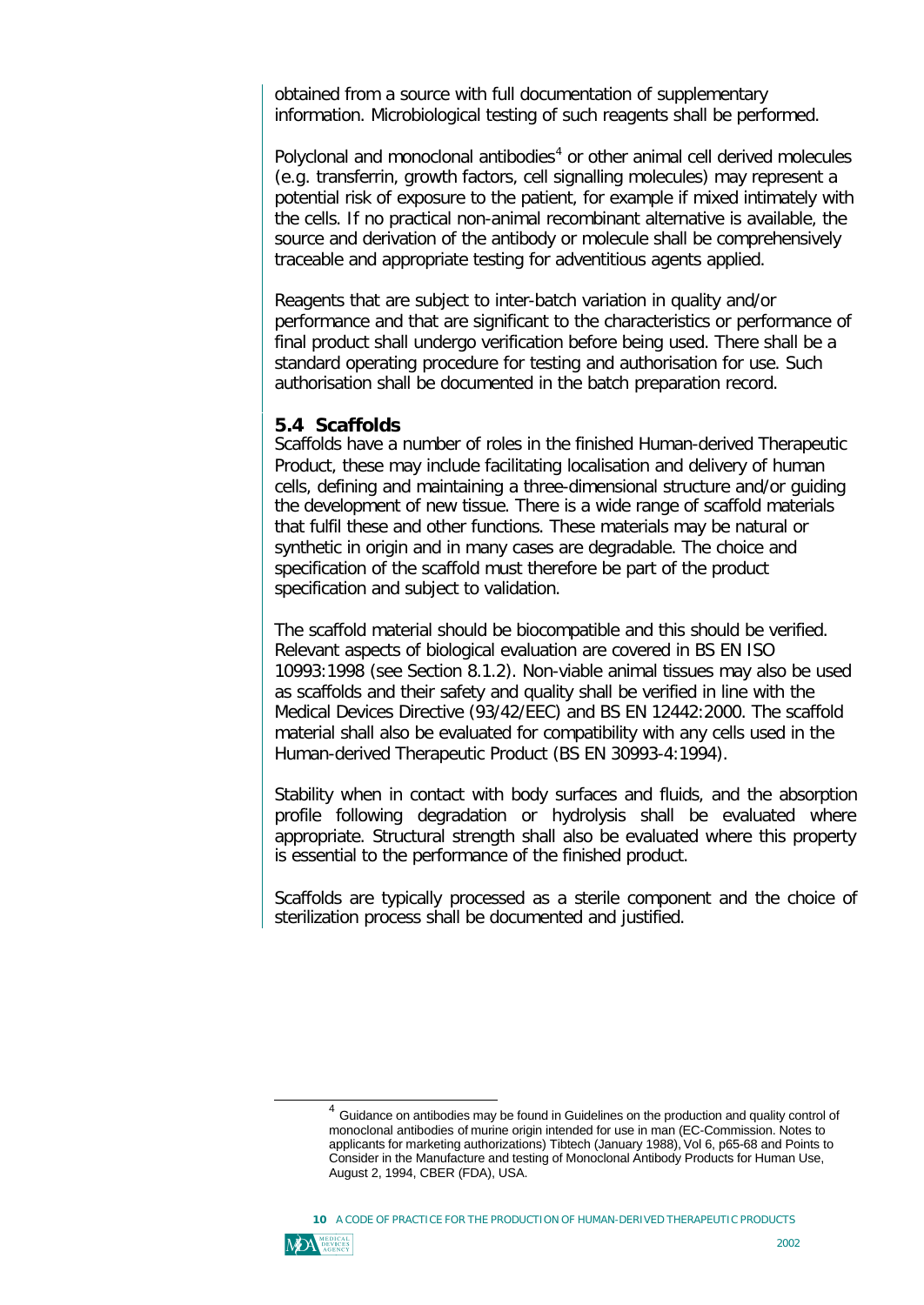# **6 Microbiological Safety of Donations**

Donations may be allogeneic (the donor and recipient being different people) or autologous (the donor and recipient being the same person). Donations shall adhere to the principles set out in the Code of Practice for Tissue Banks (2001) and in the Guidance on the Microbiological Safety of Human Organs, Tissues and Cells used in Transplantation (2000). Relevant professional standards also need to be considered at all stages of the selection and testing of donors, retrieval of tissues, testing, processing, storage and delivery of donations.

A comprehensive programme for the microbiological safety of the procured tissue or cells contributes significantly to the overall safety and quality of the Human-derived Therapeutic Product. Documented procedures and specifications, with anonymised traceability systems linking the donor information to the product shall be established within the quality system. Section 5 of the Code of Practice for Tissue Banks (2001) specifies the responsibilities and training requirements of personnel involved in procuring and processing donations, and this should be referred to for guidance.

# **6.1 Donor Selection**

A plan shall be documented and justified for donations, specifying requirements for medical and behavioural history and mandatory donor screening.

# **6.1.1 Medical and Behavioural History**

Appropriately trained personnel shall obtain a medical and behavioural history of the donor either by direct interview (living donors) or with family members or friends most likely to know the required history (cadaveric donors). Additional sources of medical information shall also be consulted and they may include the family doctor, hospital records, or an autopsy report (when available). The medical and behavioural history shall be reviewed for the possibility of serious disease, or behaviour indicative of serious infectious disease that would be likely to result in a significantly higher risk of disease transmission, or that would render the tissue less safe or efficacious in other ways. These are considered a contraindication to donation. A policy specifying acceptance and rejection criteria shall be documented. All medical and behavioural history details shall be recorded and maintained in the quality records.

# **6.1.2 Mandatory Donor Screening**

Blood samples shall be tested for specific infections that might be transmitted with the donation, in line with a documented policy. Tests required for certain mandatory infectious agents, in compliance with current United Kingdom guidelines<sup>5</sup>, shall be performed by accredited testing laboratories.

11 A CODE OF PRACTICE FOR THE PRODUCTION OF HUMAN-DERIVED THERAPEUTIC PRODUCTS



<sup>&</sup>lt;sup>5</sup> Mandatory serological tests for infectious agents are specified in the Guidance on the Microbiological Safety of Human Organs, Tissues and Cells used in Transplantation (2000) and in the Guidelines for Blood Transfusion Services in the United Kingdom (2000).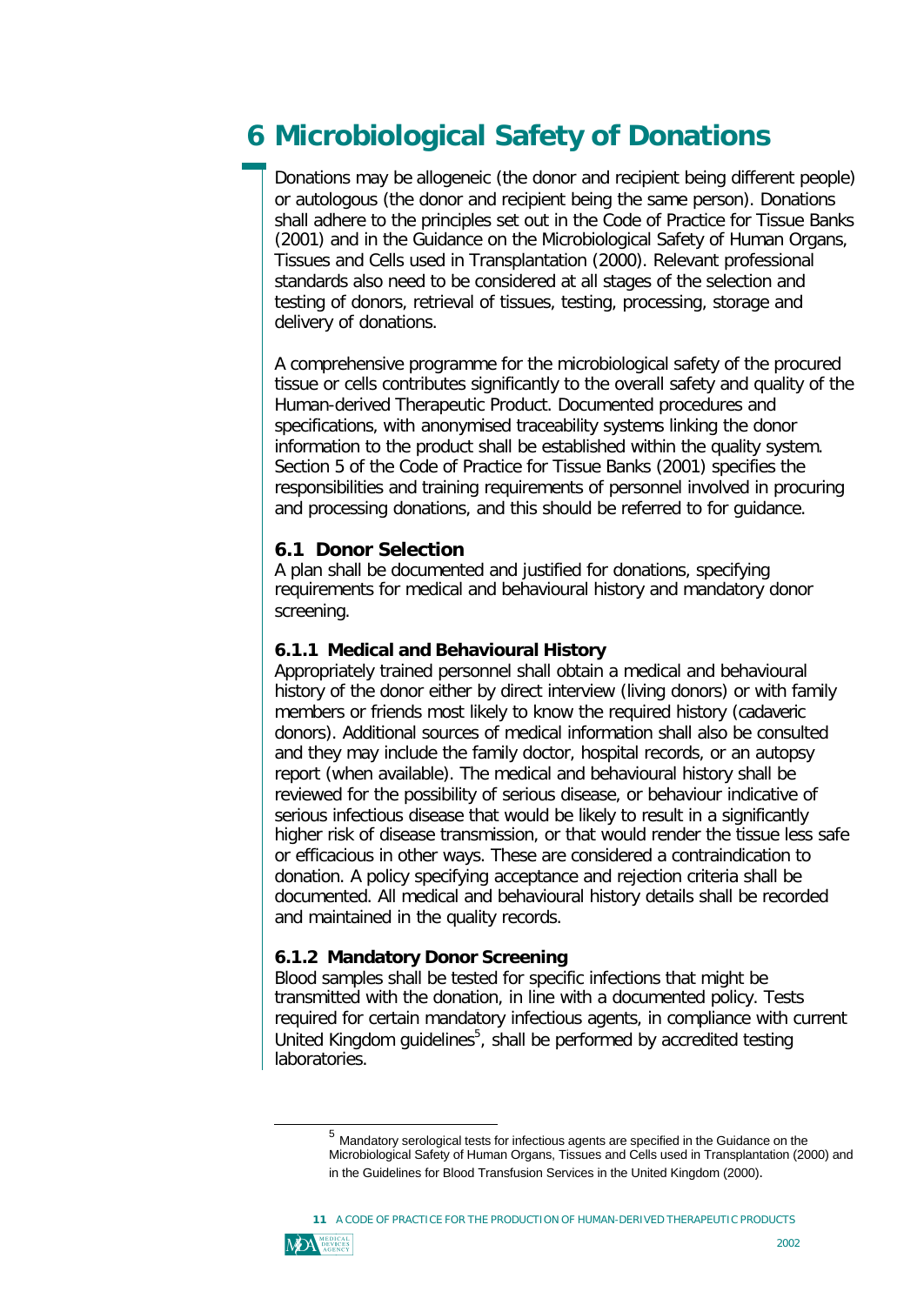A policy shall be documented, detailing the requirements or specifications in respect of the following:

- quality and validity of samples;
- resampling and retesting of live donors (a second blood sample<br>shall be taken at least 190 days after donation and tested for the shall be taken at least 180 days after donation and tested for the mandatory markers);
- timing of sampling in relation to the donation of the tissue;
- $\blacksquare$  testing of post-mortem samples;
- criteria for identification of positive samples;
- testing of mothers of donors less than 18 months of age;
- archiving of samples;
- action in respect of repeat reactive samples;
- ß criteria for acceptance or rejection of donations.

Protocols shall be established for retesting (if appropriate), confirmatory testing, and counselling of donors and contacts.

# **6.2 Donor Types**

Donations may be of tissues or cells and both shall be subject to the requirements for medical and behavioural history, and mandatory donor screening set out in Section 6.1.

# **6.2.1 Tissue Donors**

Tissue donors are donors of tissues that are processed and used as a tissue matrix for direct implantation, or used as a scaffold for the seeding of human cells to produce a composite product. Most commonly, tissue donors are allogeneic i.e. the tissue donor and product recipient are different people. The provisions of the Code of Practice for Tissue Banks (2001) applies directly to tissue donors.

# **6.2.2 Cell Donors**

Cell donors are donors of living human cells. The cells may be used directly or subjected to an expansion phase in culture to increase the cell number; they may be implanted with or without seeding onto scaffolds prior to implantation.

### **Allogeneic cell donors**

Where the cells are expanded in culture prior to therapeutic use, the number of recipients is potentially orders of magnitude higher than for tissue matrices and there is the possibility of contamination by infectious agents during cell culture. Procedures applied shall reflect the potential for generating very high titres of infectious agents during the culture period and hence greater risks of cross-infection between different cell lines.

### **Autologous cell donors**

Although autologous cells are destined for re-implantation in the original donor, there is a need for a thorough medical and behavioural history and microbiological testing regime. This is because there is the potential for the amplification of infectious agents and inadvertent microbiological contamination during the cell culturing period. Additionally, there is the potential for cross-infection between cell cultures from different donors.

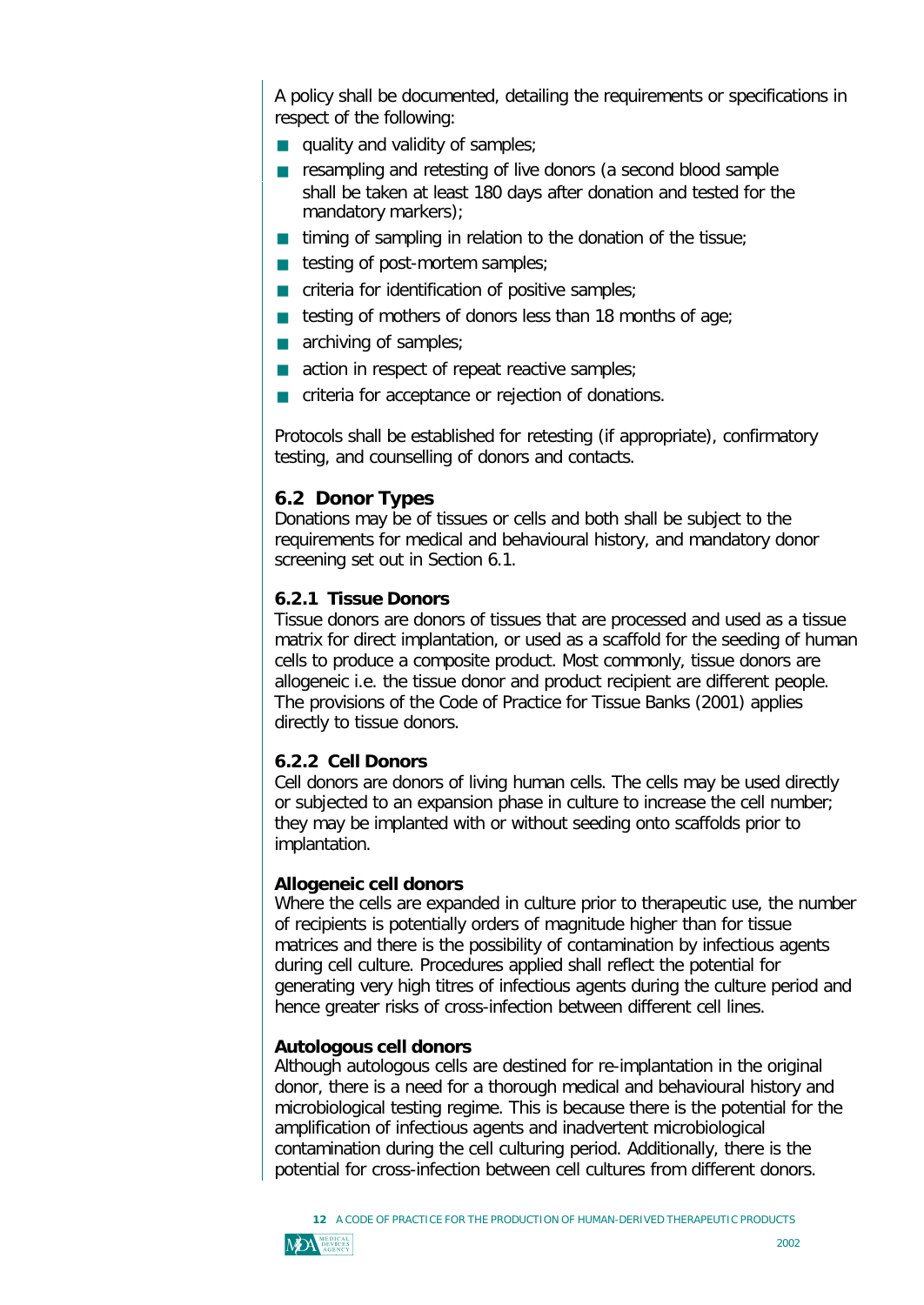A policy shall be established that identifies circumstances in which the cell culturing can or cannot continue. The policy shall specify any special culturing conditions or additional tests that are required, for example if the donor is positive for specific infectious agents. The procedures, technical equipment and containment facilities shall be specified in such cases.

# **6.3 Donation Release**

No donation shall be released from quarantine until all the activities specified in the documented procedures, including mandatory donor screening, have been satisfactorily completed and the associated data and documentation are available and authorised.

Cell donations shall be subject to tests for authenticity and lack of contamination of cells. Where cells are greatly expanded in number, and/or intended for allogeneic use in multiple recipients, a more stringent and wider screening programme, than is mandatory shall be implemented. This should cover donors of primary cell cultures, and working cell lines arising from the master cell bank. Justification for the testing programme shall be included in the risk management file. Processing may commence while donations are held in quarantine.

Donations shall be held in quarantine until released by person(s) responsible for quality assurance. Records shall identify the inspection authority responsible for release of the donation.

### **6.4 Traceability**

Traceability is essential to effective post-market evaluation (see Section 8.3.2) therefore traceability of human tissues/cells between the donor, the finished product and the customer is necessary. The receiving organisation is responsible for maintaining internal records that ensure the continuity of the two-way audit trail.

Procedures shall be established, documented and maintained to define the extent of traceability required and facilitate corrective action. Traceability shall include all components, materials used, and records of environmental conditions (see Section 7.2).

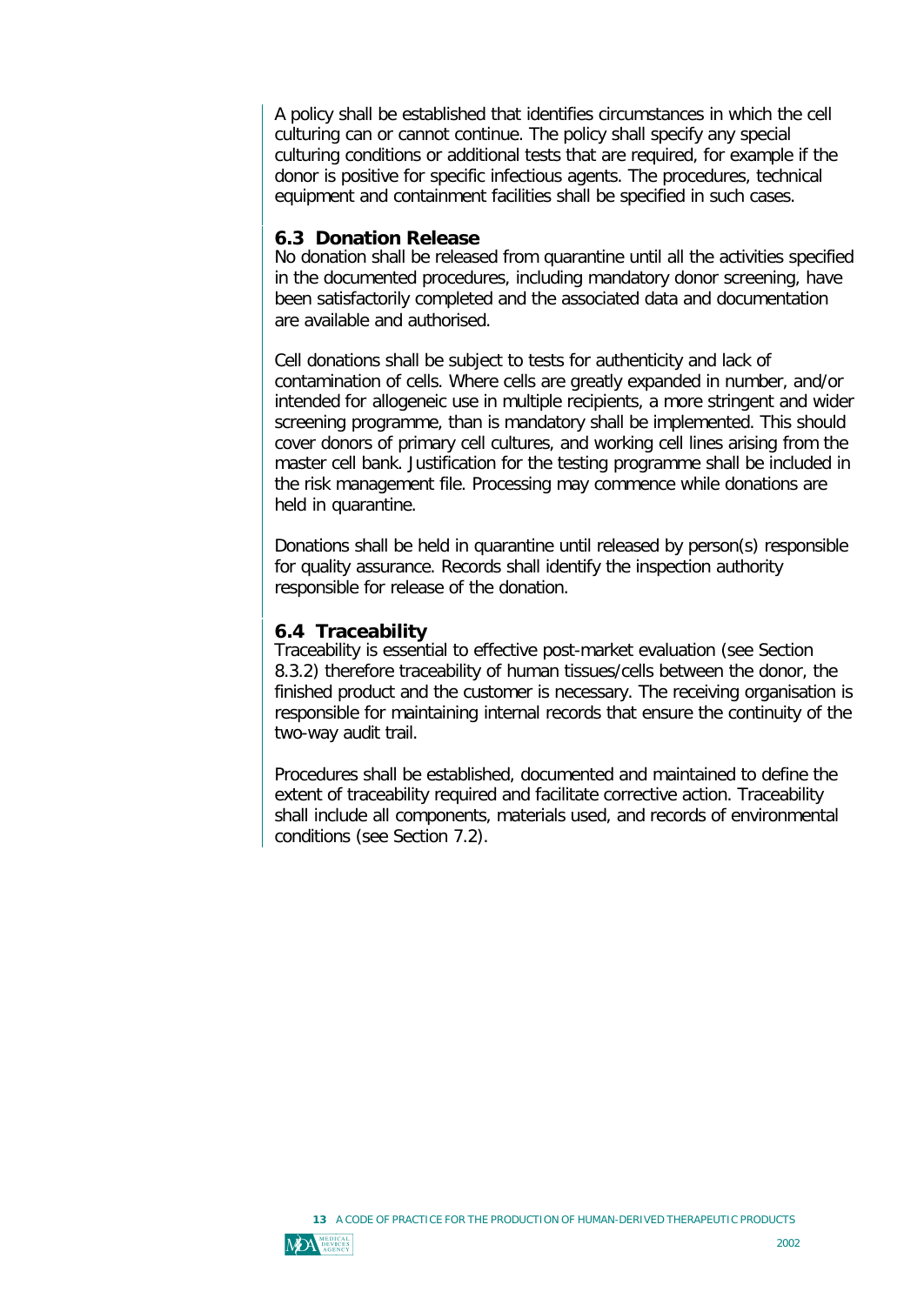# **7 Production and Processing Practices**

# **7.1 Cell Culture**

The cell culture preparation process shall be validated for inactivation or removal of viruses whenever this is technically possible and/or the product tested for adventitious agents. (CPMP/ICH/295/95, 1997). The genetic and phenotypic stability of cell cultures shall be evaluated and characterised where possible. The risk represented by potentially oncogenic DNA and transforming proteins shall be estimated and documented. Where cell culturing techniques use cell lines that are not of human origin, for example murine fibroblasts used for co-culture, guidance should be sought from the United Kingdom Xenotransplantation Interim Regulatory Authority (UKXIRA).

Batch preparation records for cultured cells shall be prepared and authorised for all aspects of dispatch, harvesting and preparation for use. These records shall identify cell origin and include certificates of origin and the results of quality control tests performed on all materials and reagents used. All equipment shall be maintained and sterilized between batches to ensure correct and reproducible operation and freedom from contamination. Sterilization, cleaning and maintenance records shall be authorised and retained for all reusable equipment (e.g. tubing, filters and containers) used in direct contact with cells.

# **Primary Cells**

In the preparation of products using primary cells of human origin an audit trail shall demonstrate for each batch of cells:

- ß the authenticity of the strain;
- **appropriate microbiological screening of the donor;**
- ß records of tissue/cell removal, cell harvesting and preparation.

Processing techniques for primary cells shall be chosen to minimise exposure to sources of contamination and culture passages that may lead to an alteration in the characteristics of the cell(s).

Cells from different donors should not be pooled or otherwise combined for use in a Human-derived Therapeutic Product. However, in exceptional circumstances, pooling or co-culture of cells from different donors may be deemed necessary to achieve clinical effectiveness. In such cases cells from different donors shall only be combined when it can be justified on the basis of a risk-benefit assessment specific to that product and the target patient population.

### **Cell Lines**

The origin and passage history of continuous and finite cell lines shall be documented. Evidence of quality control and authentication tests performed by the supplier shall be obtained. Evidence of the use and suitability of the cell line in other medical applications shall be investigated, evaluated and recorded.



A CODE OF PRACTICE FOR THE PRODUCTION OF HUMAN-DERIVED THERAPEUTIC PRODUCTS **14**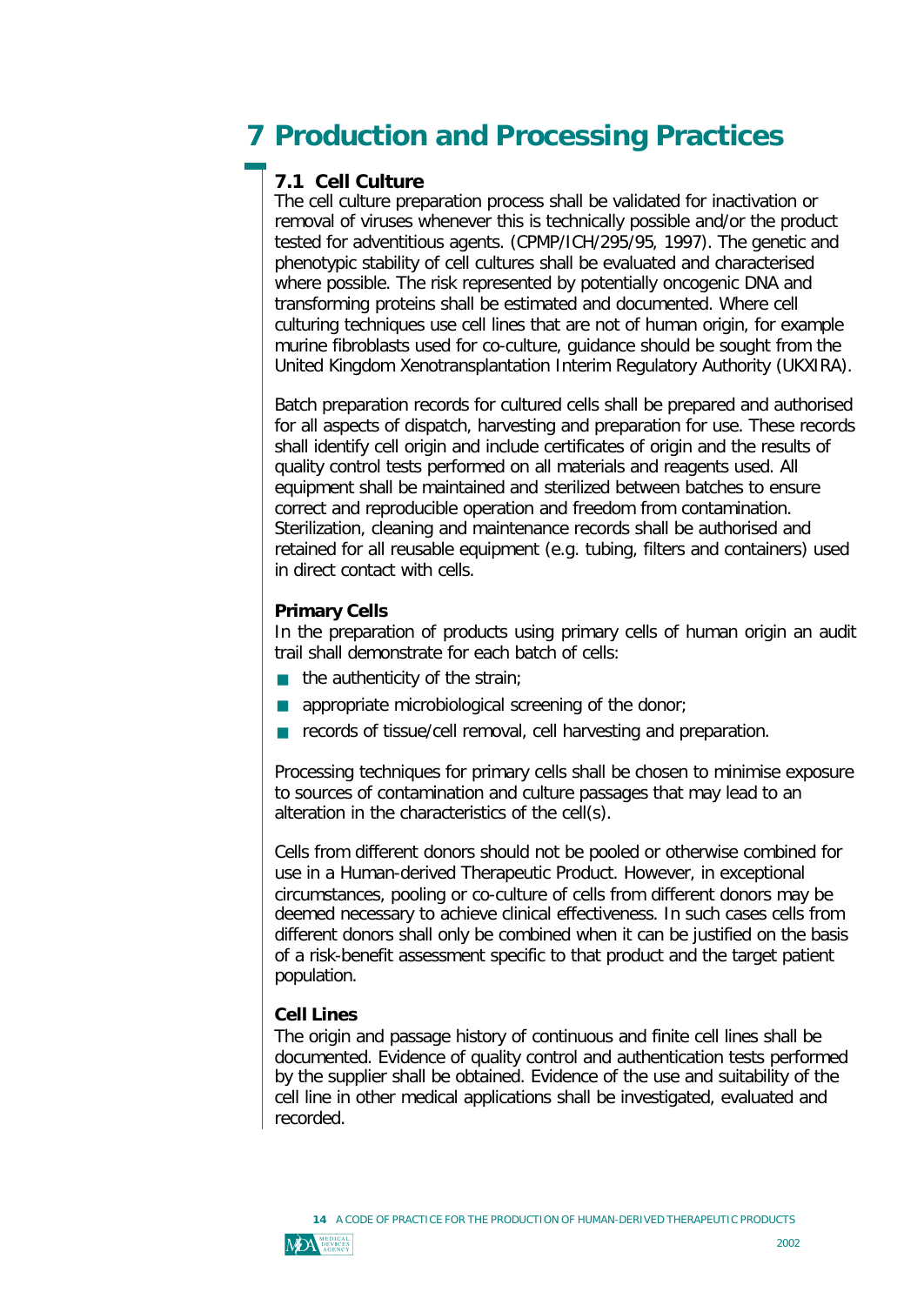Master and working cell banks shall be established and appropriate testing performed as recommended in the relevant guidelines for cell substrates (CPMP/ICH/294/95, 1997). A risk assessment based on the tissue of origin and the history and nature of the cell line shall be used to determine further testing requirements.

Full passage records shall be kept to enable calculation of population doublings for cell banks and final products. Cells cryopreserved for use in Human-derived Therapeutic Products shall be traceable to the original working bank stocks and the testing performed on these banks. Extended passage experiments shall be performed to establish the stability of extended cell banks. These banks shall then be retested for safety and stability of the cells.

# **7.1.1 Altered Growth Conditions**

All cell cultures are subject to cell turnover and cell death and this may be influenced under certain conditions. The response to an alteration in culture conditions or cell treatment may not be obvious from microscopic examinations. For example, subjecting cell cultures to serum-free or proteinfree media may increase the rate of cell death and/or alter the cell characteristics. Where cells have been adapted to such media, cell banks shall be established and re-tested to exclude the activation of endogenous agents, and to assure the intended performance and the absence of increased levels of toxicity factors.

Culture of more than one cell type, where the cells are in direct physical contact or where the supernatant of one culture is in contact with other cells, may alter cell characteristics including susceptibility to infection. This possibility shall be evaluated as part of the risk analysis and appropriate testing and verification procedures applied to control the risk.

Cells may have the potential for tumorigenicity and this should be determined and measures taken to minimise risk. Cell lines of low stability or tumorigenic origin should be avoided, but where they are selected they shall be subject to a comprehensive risk/benefit assessment.

# **7.2 Environment**

An assessment shall be performed to identify critical points where cells may be exposed to contamination during the preparation of the product. These critical points shall be closely controlled, and strict regimes and protocols shall be developed and adopted in order to prevent contamination throughout processing. The Code of Practice for Tissue Banks (2001) provides guidance for environmental conditions that are also relevant for this Code of Practice.

All staff involved in production shall be fully trained and undergo periodic assessment and re-training. Standard operating procedures (SOPs) shall be implemented to control movement of production materials and ensure that staff adhere to hygiene protocols. A documented programme of cleaning and disinfection/fumigation routines shall be developed and be in operation.



15 A CODE OF PRACTICE FOR THE PRODUCTION OF HUMAN-DERIVED THERAPEUTIC PRODUCTS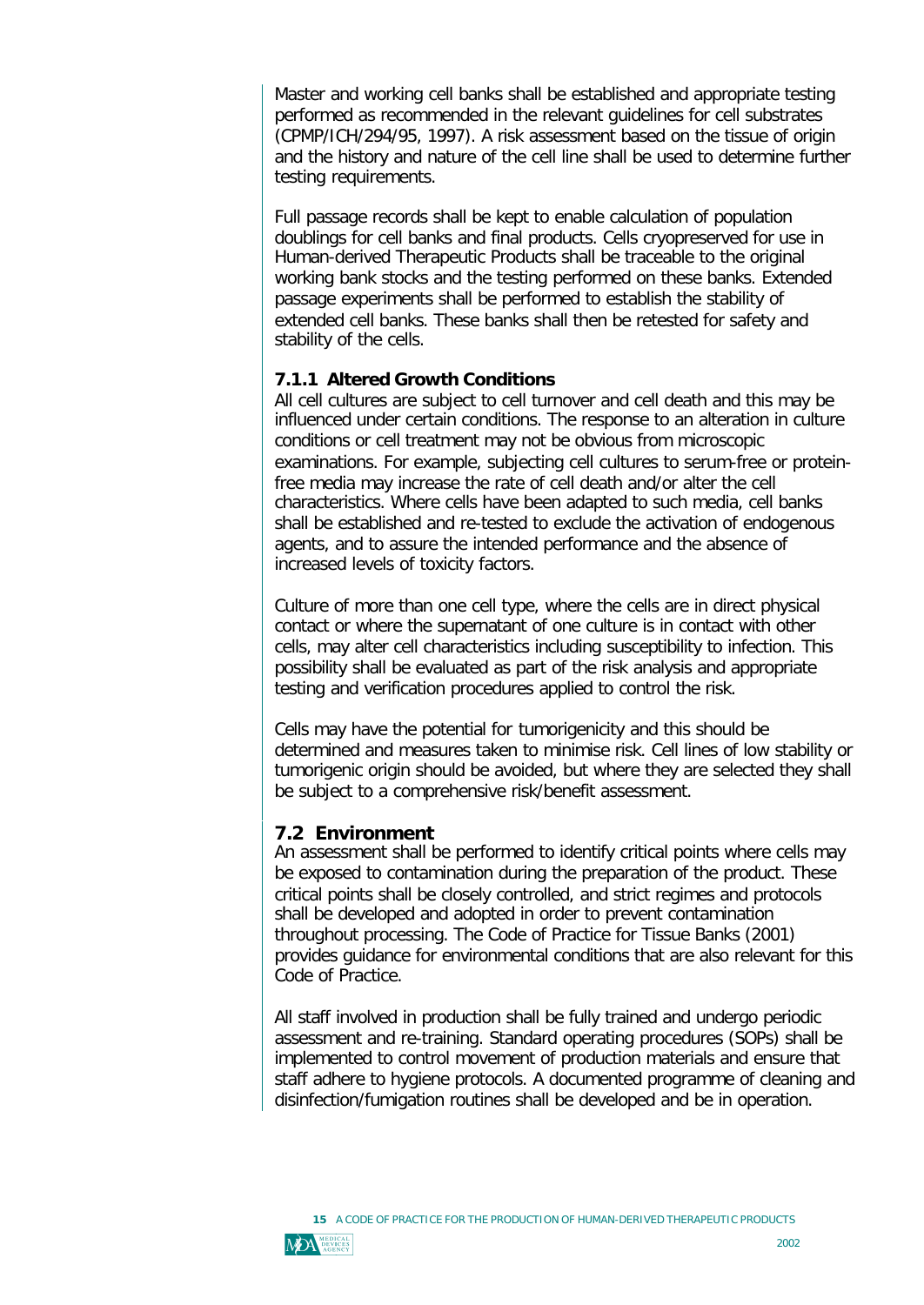Air quality shall be maintained to a standard appropriate to the type of product being produced. Air quality shall be monitored, ideally during processing, to assure the air quality of the production facility<sup>6</sup>.

Whenever cells or tissue are manipulated openly in work areas (e.g. aliquoting) they shall be handled under local Grade A conditions and should have a Grade B background<sup>6</sup>. Biological materials shall be handled under strictly controlled conditions to minimise the possibility of crosscontamination by other cells or tissues and by contamination from the operator or processing environment. Where cells or tissues are not exposed (i.e. closed procedures), processes may be operated under less stringent environmental conditions.

# **7.3 Processing**

The production process shall take into account the microbiological status of the final product. For products containing non-viable, highly processed tissue a validated terminal sterilization step shall be employed whenever possible. Sourcing and screening procedures, control of biological raw materials and the use of one or more process steps capable of removing or inactivating viruses (CPMP/ICH/295/95, 1997) shall be applied to reduce the risk of disease transmission.

Products containing viable cells, and those for which the use of terminal sterilization and virus removal/inactivation steps are not technically possible, shall be produced under aseptic conditions. The process adopted for such products shall be based upon a combination of approaches, to minimise the risk of disease-causing agents, including sourcing and screening of donor tissue, testing of tissue for the presence of adventitious agents, repeated screening of cell cultures, control of biological raw materials, and final testing of the product.

All operators shall be trained in aseptic processing techniques. There shall be periodic re-validation of aseptic processes to ensure that they are capable of excluding microbial contamination.

### **7.3.1 Preservation and Storage**

When isolated cells or cells seeded into the scaffold matrix are preserved *in situ*, the levels of post-preservation cell injury shall be determined and procedures adopted to remove the toxic by-products of cell death where necessary. Evaluation of the toxicity of the preservation process shall be performed to establish the optimum conditions for preservation and cell survival. The selection of the preservation process shall also be based on the degree of stability of the cells/Human-derived Therapeutic Product under the defined storage and transport conditions. The storage and preservation process shall be validated before its implementation.

Cryopreserved cells shall be protected from general microbial contamination that may accumulate over time in liquid nitrogen vessels or those that may be introduced by cross-contamination by other patient material (Guidance Notes on the Processing, Storage and Issue of Bone Marrow and Blood Stem Cells, 1997).

16 A CODE OF PRACTICE FOR THE PRODUCTION OF HUMAN-DERIVED THERAPEUTIC PRODUCTS



<sup>&</sup>lt;sup>6</sup> See Rules and Guidance for Pharmaceutical Manufacturers and Distributors incorporating Guide to Good Manufacturing Practice for Medicinal Products (1997).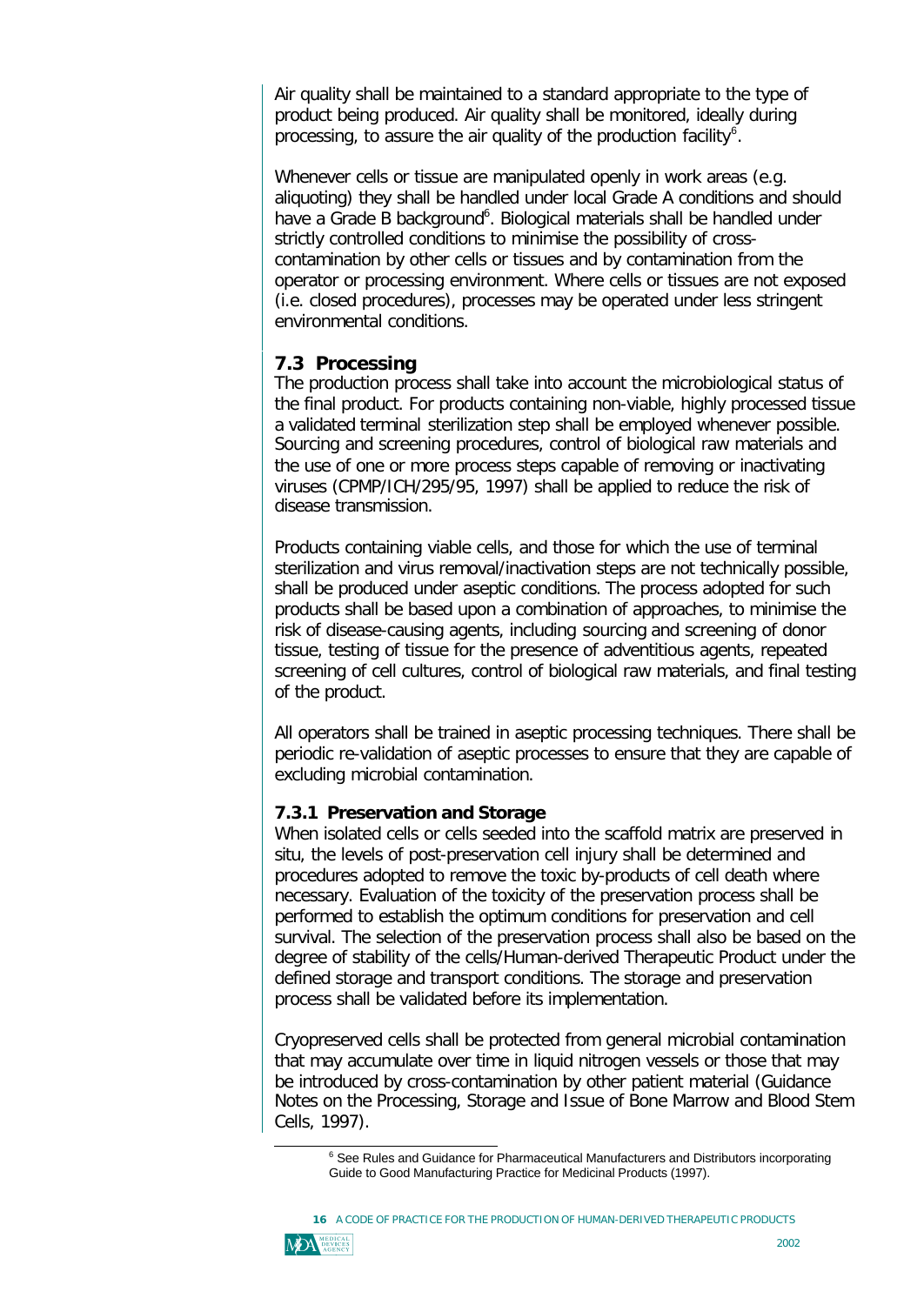# **7.4 In-process Testing**

The producer shall implement in-process tests to confirm that the processing operations are proceeding correctly and that the biological material, cell culture and part-processed Human-derived Therapeutic Product meet defined criteria consistent with the production of an acceptable finished product. These controls shall include tests for microbiological quality, cell culture attributes, composition, physical and chemical properties as necessitated by the type of product.

The degree of microbiological testing beyond the mandatory testing should reflect the process applied to the cells used in the product and the increased size of the population at risk of any disease. Where cells are cryopreserved as cell banks or bulk harvests, samples shall be tested post-thaw. Further testing of these cell lines should be directed by the risk assessment and subject to validation.

| <b>Test</b>  | <b>Example</b>                    | <b>Test Point</b>                                                                   | <b>Test Item</b>                              |
|--------------|-----------------------------------|-------------------------------------------------------------------------------------|-----------------------------------------------|
| Microbiology | <b>Sterility</b>                  | Appropriate<br>points in<br>process<br>including cell<br>banks and final<br>product | Cell culture medium                           |
|              | Endotoxin                         |                                                                                     | <b>Bulk human tissue</b>                      |
|              | Mycoplasma                        |                                                                                     | or cell concentrate                           |
|              | Viral<br>markers                  |                                                                                     | Purified cell<br>products/processed<br>tissue |
| Cell culture | Morphology                        | At each passage<br>and post<br>preservation                                         | Cells                                         |
|              | Viability                         |                                                                                     |                                               |
|              | Yield                             |                                                                                     |                                               |
| Composition  | Assay of<br>critical<br>component | After addition of<br>critical<br>component (e.g.<br>human protein)                  | Human-derived<br>Therapeutic<br>Product       |

# **Examples of in-process testing:**

# **7.5 Discard of Material of Human Origin**

Provisions shall be established and documented for the discard of materials of human origin, including products themselves in order to prevent contamination of other materials, the processing environment or personnel. These provisions shall conform to the local policy for discard of human tissue and relevant guidance on the discard of clinical waste.

# **7.6 Final Inspection and Testing**

The producer shall define a finished product specification adequate to control the quality and performance of the product. Specification limits shall be based on experience of the capability of the production process and also reflect the ranges of results seen in safety and clinical tests. Limits shall be



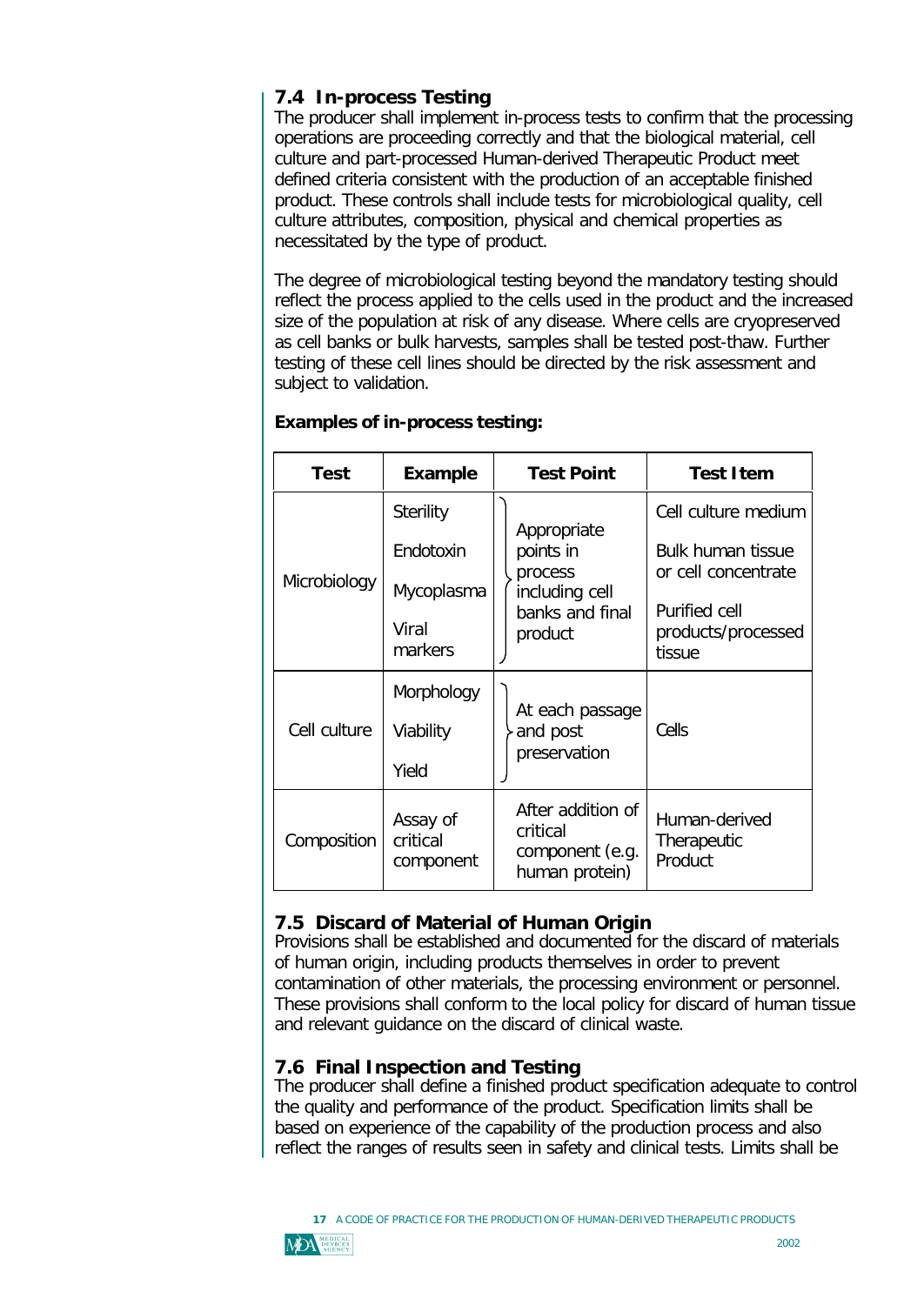reviewed on an ongoing basis in the light of production experience and information from post-marketing surveillance.

Each batch of finished product shall be tested against the finished product specification prior to its release to the market. There shall be a full review of the production documentation to ensure that all raw materials and reagents met their required quality specifications and there have been no processing or environmental excursions that could compromise the quality or safety of the batch.

Tests shall include the following, as appropriate:

- composition;
- **physical attributes;**
- microbiological quality;
- assay of specific biological components;
- ß cellular activity or other markers for clinical performance.

The above procedure may not be appropriate for individually produced products such as autologous implants or tissue constructs, when the shelf life of the product is limited to a few days. In such instances the producer shall implement a system for unequivocally assuring that the finished product is derived from the original tissues of the intended recipient.

### **7.7 Packaging and Labelling**

Packing, packaging and marking processes (including materials used) shall conform to the specified requirements. Procedures shall be established and maintained to ensure that:

- the Human-derived Therapeutic Product is presented in a container<br>designed to maintain quality and prevent contamination: designed to maintain quality and prevent contamination;
- the Human-derived Therapeutic Product is capable of being presented in<br>an asentic manner, if its use so requires: an aseptic manner, if its use so requires;
- the package clearly reveals whether it has been opened;
- $\blacksquare$  the identity of persons who perform final labelling operation is recorded;<br> $\blacksquare$  the collective of exclusive and labelle features and and the collection has
- the suitability of packaging and labels for transport and storage has been<br>validated validated.

Unit labels and/or package inserts shall be labelled with:

- a description of the contents, including size, number or volume, where<br>relevant: relevant;
- $\blacksquare$  the full name of the producer;
- a batch/lot/serial number;
- advice on handling and any hazards that might occur in use;
- directions for opening and aseptic presentation where necessary;
- an expiry date for products that have a determined shelf life;
- a statement that each package is for single patient use only;
- **any necessary instructions for storage;**
- $\Box$ an indication of sterility or microbiological status;
- ß the name of the intended recipient for autologous products.

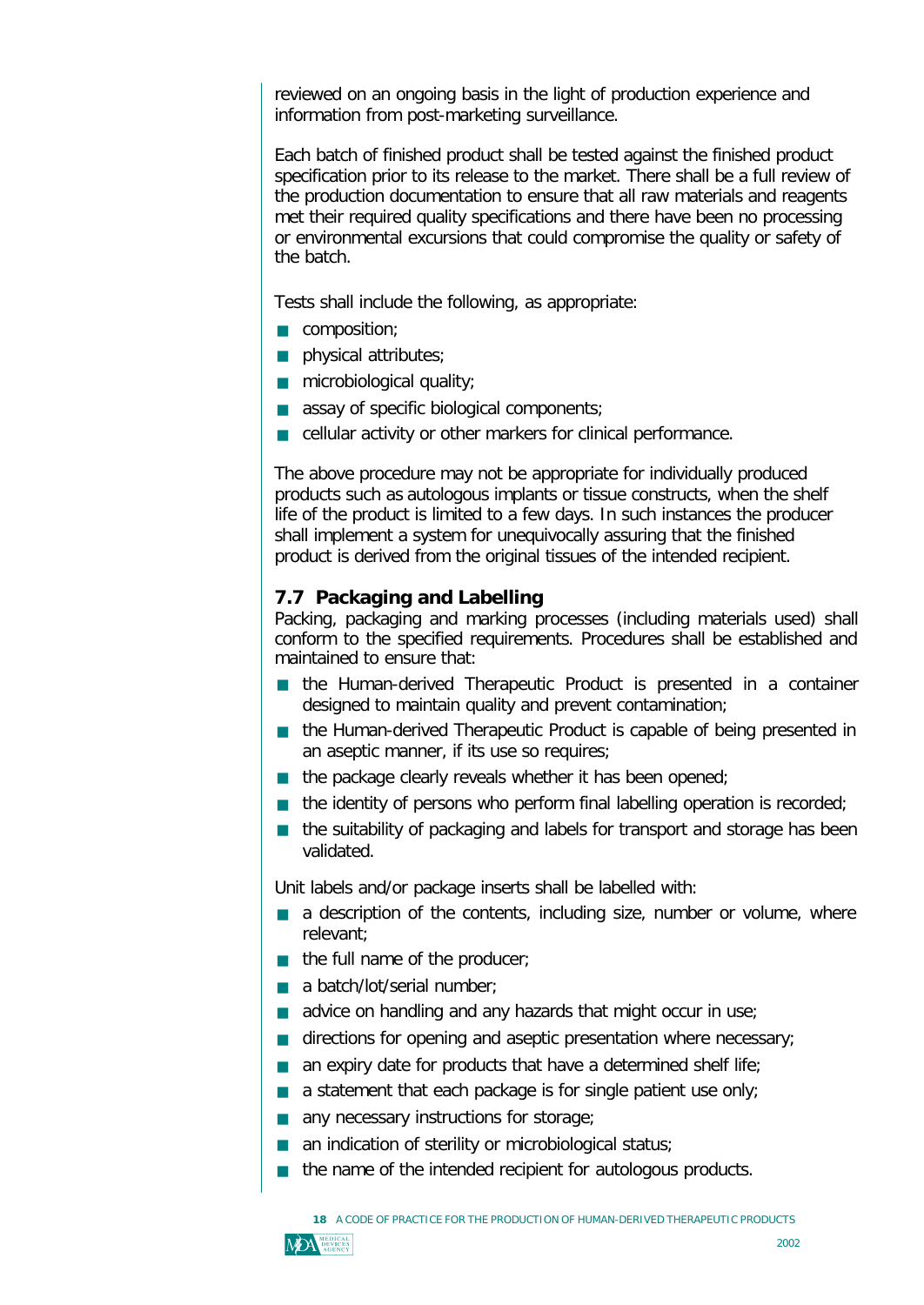Where it is impractical to label the unit container with these details, the relevant information should be included in the package insert.

# **7.8 Product Release**

Finished product shall be held in quarantine until released by the person(s) responsible for quality assurance. Products shall not be released from quarantine until all the activities required by the documented procedures, including microbiological testing, have been satisfactorily completed and the associated data and documentation are available and authorised.

The batch processing records shall be verified and authorised, and include a statement indicating whether the product has been approved for release or been rejected. Records shall identify the inspection authority responsible for the release of product.

The composition of the batch processing record shall be defined and shall include as a minimum:

- the quantity and batch/control number of components, raw<br>materials, processing materials, and intermediate tissues: materials, processing materials, and intermediate tissues;
- verification of donation release;<br>  $\overline{a}$  the contract of state that the double
- $\blacksquare$  the number of finished products;
- **results of in-process controls;**
- $\blacksquare$  microbiological test results;
- identity of personnel performing and authorising work;
- details of any nonconformity to processing specifications;
- $\Box$ copies of labels and final identification numbers;
- **processing/sterilization records.**

# **7.9 Storage**

Designated storage areas shall be used to prevent damage and minimise deterioration of the product prior to its despatch for clinical use. Conditions of storage and transport shall not compromise the quality of the product and equipment shall be suitable for the intended use. If special storage conditions are required at any stage, these must be controlled and monitored. Procedures for monitoring shall be validated to provide assurance that the product meets the specified requirements.

Finished products must be stored and issued according to documented procedures. Records must be maintained for stock reconciliation. Materials that have been rejected, recalled or returned must be accepted by the person responsible for quality assurance who will ensure they are identified, recorded and placed in separate quarantine areas.

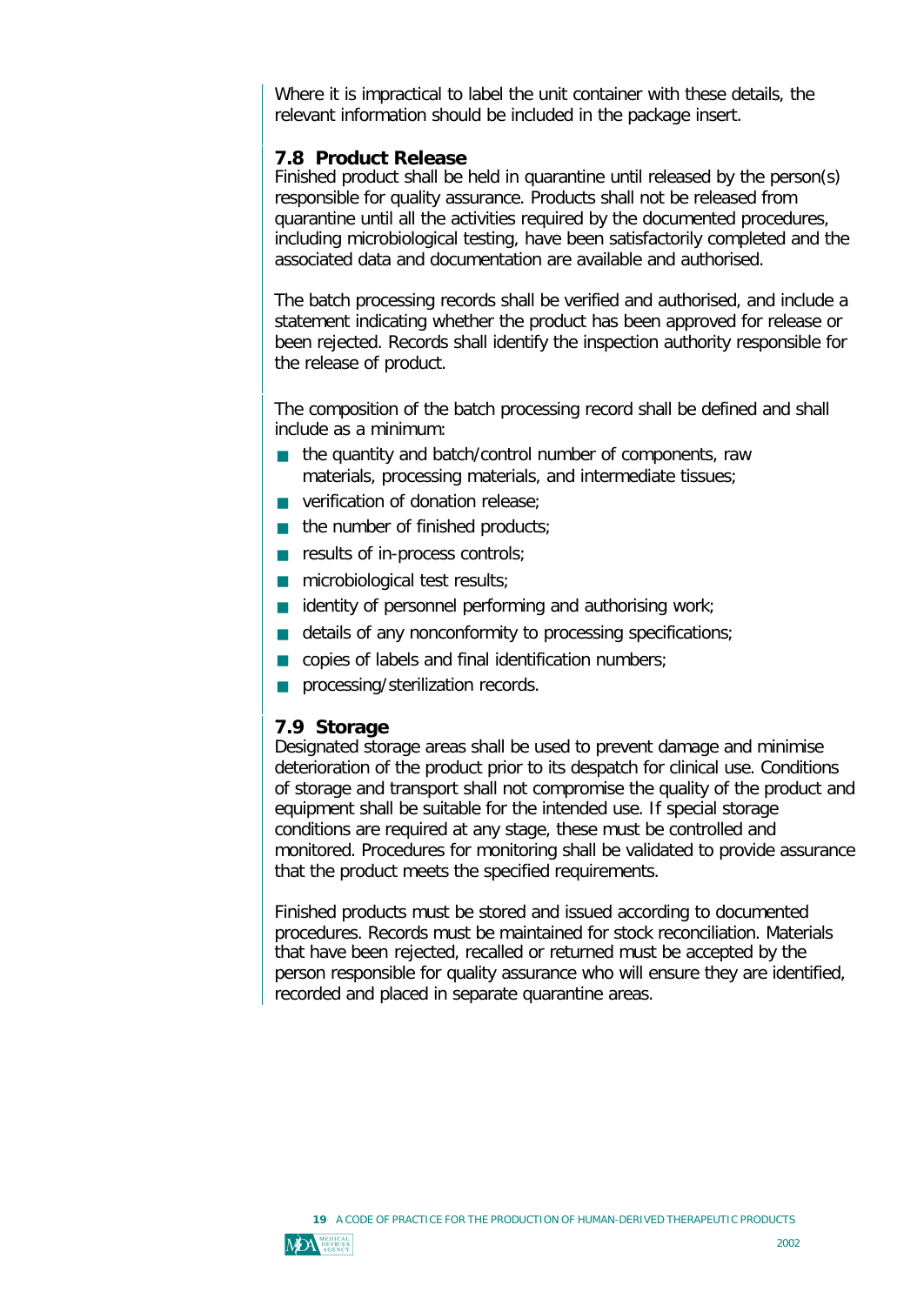# **7.10 Transport and Delivery**

The producer shall provide systems for the protection of the quality of the product after the final inspection and testing. Where contractually specified, this shall be extended to include delivery to the destination. The name and address of the shipping package consignee shall be included in the quality records.

The producer shall require any recognised intermediary to maintain a record of distribution and ensure that such records are available for inspection. The producer shall document a policy for acceptance or rejection of returned unused product and inform users of this policy.



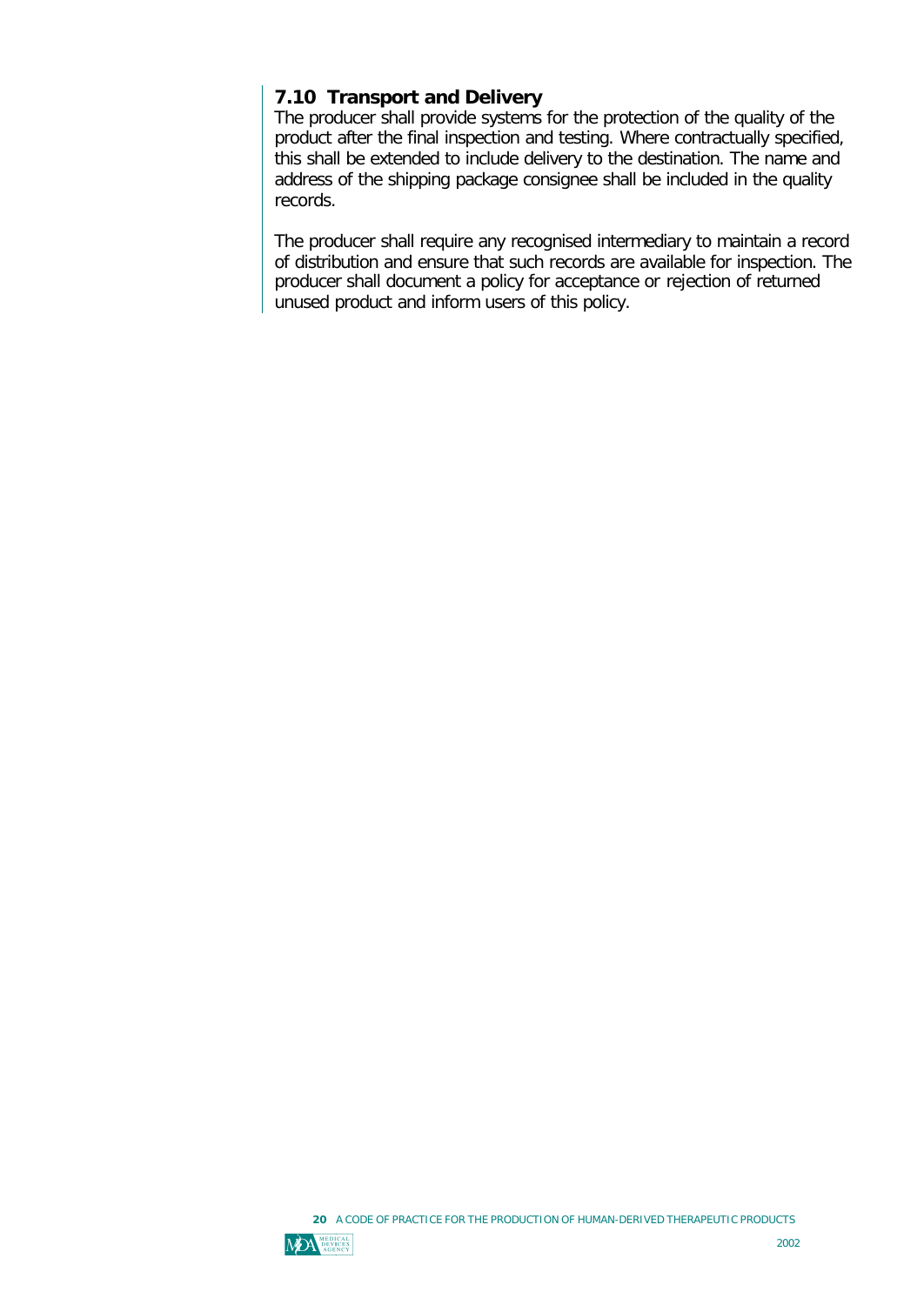# **8 Product Performance**

The use of material of human origin has the potential for improved results in the treatment of a number of important medical conditions but also the potential for associated adverse events. Therefore it is essential to demonstrate the safety and clinical effectiveness of Human-derived Therapeutic Products by implementing a phased programme of pre-clinical and clinical evaluation before making them available to the market.

The physical and biological characteristics of the product shall be investigated through the review of relevant existing information and by carrying out appropriate pre-clinical studies. A clinical evaluation to verify functionality and safety and obtain experience in the use of the product shall follow a risk assessment based on the pre-clinical data. The decision to market the product shall be taken on the basis of a risk assessment that takes into account all the relevant pre-clinical and clinical data. Demonstration of clinical acceptability shall be established by wellcontrolled clinical trials, if possible randomised against the current best alternative in clinical practice for the condition in question.

Comprehensive post-market clinical studies shall be undertaken to build further confidence in the safety of the product and its effectiveness in the intended use or identify unsatisfactory performance. All information obtained during the clinical use of the product shall be documented and assessed to ensure that the product continues to meet defined expectations for safety and clinical effectiveness and that appropriate remedial action is taken promptly to mitigate risks due to significant unanticipated events.

# **8.1 Pre-clinical Studies**

The general principles of biological safety, inherent in medical device and medicinal product Directives and other relevant legislation or guidance, provide a clear indication of the sort of analysis that is appropriate for demonstrating safety and quality. The key to determining acceptability for use lies in a detailed characterisation of functionality, with reference to those functions of the native tissue that the product is intended to replace or restore. An explanation of how the design, composition, structure and function of the product facilitates its intended biological function is required. This principle applies irrespective of whether the materials are synthetic or biological, or whether the intended biological function is active or passive. However, the nature and extent of the characterisation of the material and the comparison with native tissue differs considerably with the nature of the material. The ultimate aim is to be as confident as possible that the state of the art has been achieved. Confidence is gained both by the conscientiousness of the scientific analysis and by the precision of the comparison. An assessment of the pre-clinical studies shall be documented.

### **8.1.1 Performance Assessment**

Where the product is intended to repair and/or replace native tissue, an assessment shall be made of the product performance in relation to the normal native tissue it is replacing and/or the best clinical alternative for treatment. Performance assessments will be dependent on the type of



A CODE OF PRACTICE FOR THE PRODUCTION OF HUMAN-DERIVED THERAPEUTIC PRODUCTS **21**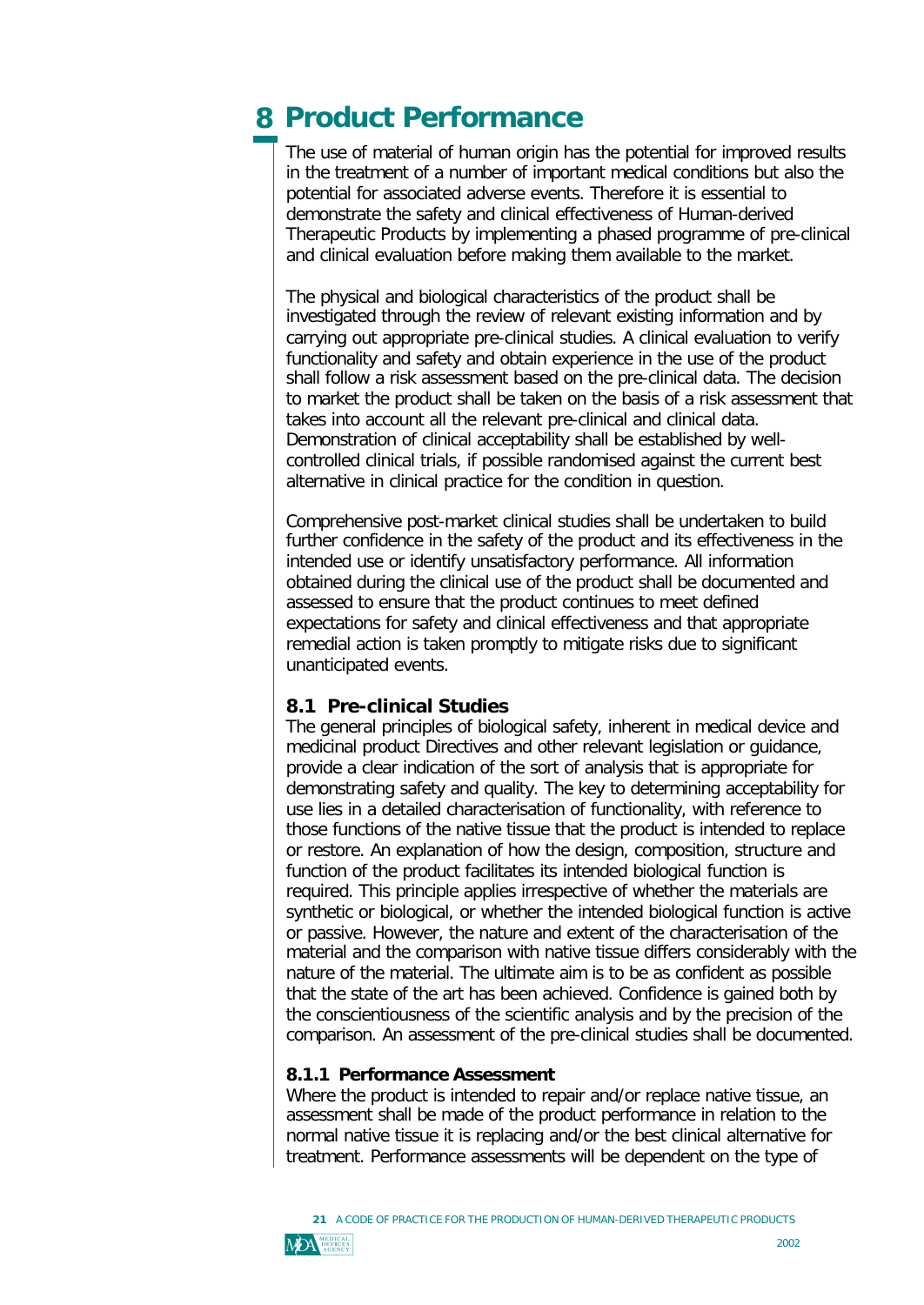Human-derived Therapeutic Product and should take into account the final working environment of the product. Examples of performance evaluations that should be carried out include:

- **assessment of morphology and type of replacement/repair tissue;**
- $\blacksquare$  time for formation of repair;
- **product/cellular activities, including excretion of molecules.**

Where recombinant molecules have been used, their action, binding and release in the product should be assessed. The degradation dynamics of degradable scaffolds should be assessed, and the effect on product performance ascertained.

# **8.1.2 Biological Safety Assessment**

# **Biomaterials**

The chemical nature and physical form of the biomaterial are selected to provide the necessary physical and biological properties over the functional lifetime of the Human-derived Therapeutic Product. The influence of the demanding biological environment in which it has to operate is a significant factor in the safety assessment. While the principles of biological safety evaluation described in Part 1 of BS EN ISO 10993:1998 are relevant for all biomaterials, the standard does not specifically address the requirements of tissue engineering. The usual approach to the biological safety assessment of medical devices is directed primarily towards the evaluation of toxicological risks. However for Human-derived Therapeutic Products there is a need to demonstrate and assure the promotion of a desired tissue response rather than simply an absence of toxicity.

There are complex interactions between a material and the cellular and biochemical processes that may lead either to biocompatibility or to an undesirable reaction. The assessment of the suitability of the biological response therefore requires a detailed characterisation of relevant materials properties and a mechanistic analysis of critical biological endpoints.

Studies investigating the safety and performance of biomaterials shall be carried out to provide assurance in relation to the following:

- **confirmation that the properties permit the growth and proper** function of the tissue with which it is in contact. function of the tissue with which it is in contact;
- **F** features (e.g. topography, surface chemistry) critical to the optimisation of viability and cellular growth: optimisation of viability and cellular growth;
- retention of tissue differentiation and functionality during<br>exactly the and use. This is bigbly dependent on the local production and use. This is highly dependent on the local environment and thus on the choice of biomaterials and cell signalling biomolecules (e.g. growth factors);
- compatibility of the biomaterial with the tissues with which it is<br>in contact (e.g. cell adhesion studies, growth studies) to confirm in contact (e.g. cell adhesion studies, growth studies) to confirm that the system maintains the desired phenotype and genotype;
- the influence of the nature and rate of degradation on the mechanical and structural properties of the product: mechanical and structural properties of the product;
- ß the presence and, if appropriate, biological effects of any leachable chemicals or degradation products.

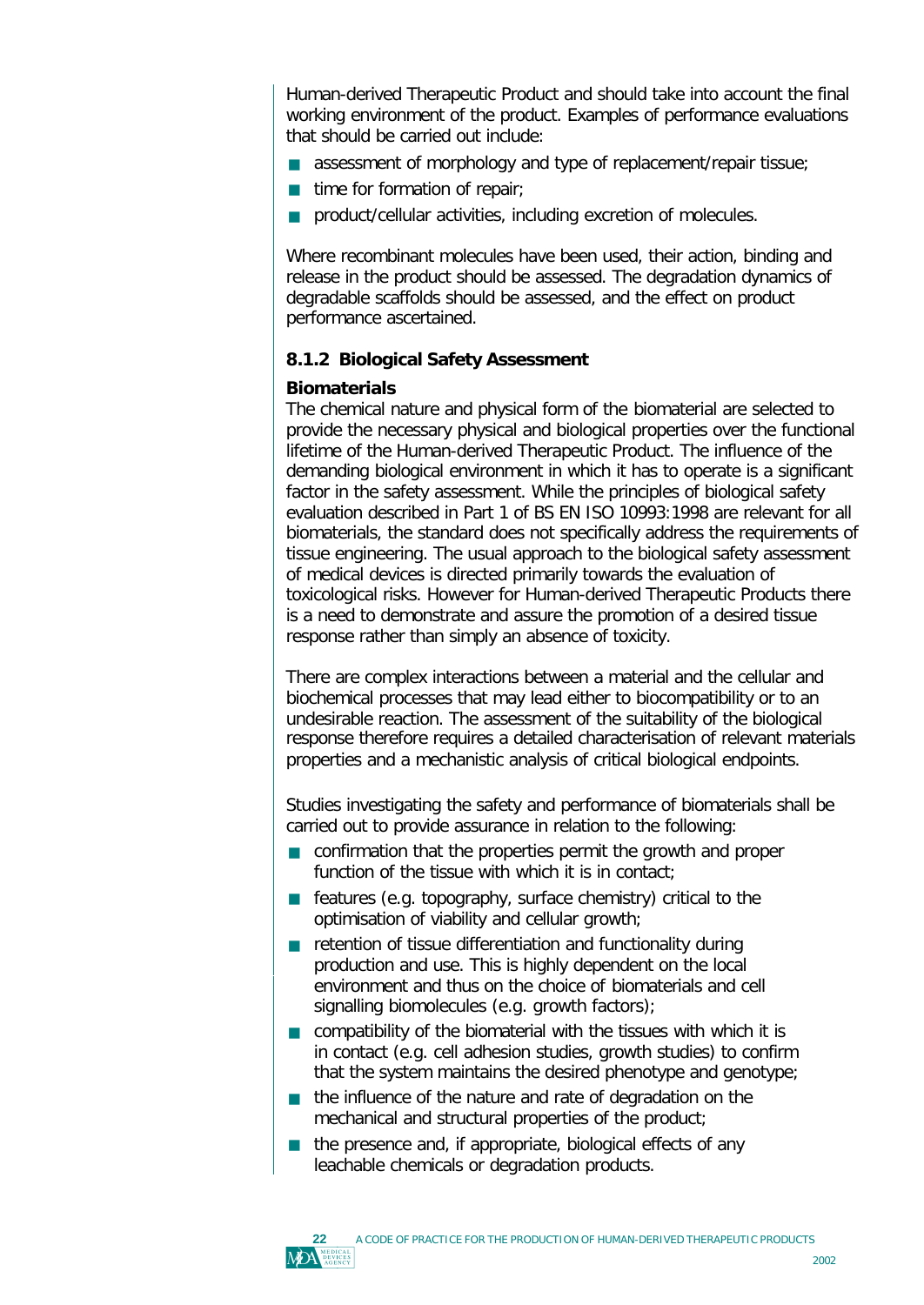The optimum characteristics of the chosen biomaterial shall be specified in advance and rigorous controls shall be implemented within the manufacturing quality system, to ensure that these specified requirements are consistently achieved.

# **Biological components**

The biological safety of the biological component and of the complete product should be assessed in a similar manner to that of the biomaterial component. While the process is the same, the parameters to be investigated in the biological components and products are of even greater complexity and indeed, are those addressed throughout this document.

# **8.2 Pre-market Clinical Studies**

A clinical investigation shall be conducted according to recognised standards (ISO/FDIS 14155 parts 1 and 2: 2002). A Clinical Investigation Plan (CIP) shall be designed to optimise the scientific validity and reproducibility of the results of the study in accordance with the current state of the art. The CIP shall include a critical literature review and the summary of pre-clinical studies performed in order to justify and determine the study design. Particular attention shall be paid to:

- $\blacksquare$  the design and objectives of the study;
- $\blacksquare$  the numbers of subjects entered;
- $\blacksquare$  the duration of the study;
- $\blacksquare$  the suitable choice of end points;
- the statistical significance of the results.

# **8.3 Post-market Evaluation**

A systematic procedure shall be in operation for obtaining and reviewing data and experience relating to the clinical use of the product. The data so collected, including those obtained from clinical studies and other sources such as customer complaints, shall be analysed on a continuous basis to monitor the safety and performance of the product (BS EN ISO 14971:2001). The results of such analyses shall be evaluated to identify the need for design changes to be initiated or other appropriate corrective action to be taken. Both proactive and reactive post-market evaluation shall be performed, as specified in the risk management plan.

# **8.3.1 Proactive Post-market Evaluation**

Clinical subjects enrolled in pre-market clinical investigations shall be followed up during the post-market phase to monitor safety, performance and clinical effectiveness. The intended duration or omission of post-market follow-up shall be justified on the basis of the risk analysis and/or ethical considerations, and documented in the risk management plan.

Additional clinical subjects shall be enrolled in post-market studies where indicated by statistical or other considerations. The duration of follow-up shall be determined prior to the decision to market the product and will be dependent on the nature of the product and the expected duration of persistence of biomaterial and biological components (including potential residual genomic material). This process is intended to verify the original assessment of the product and to identify the presence of previously unrecognised hazards, the acceptability of which can then be evaluated.

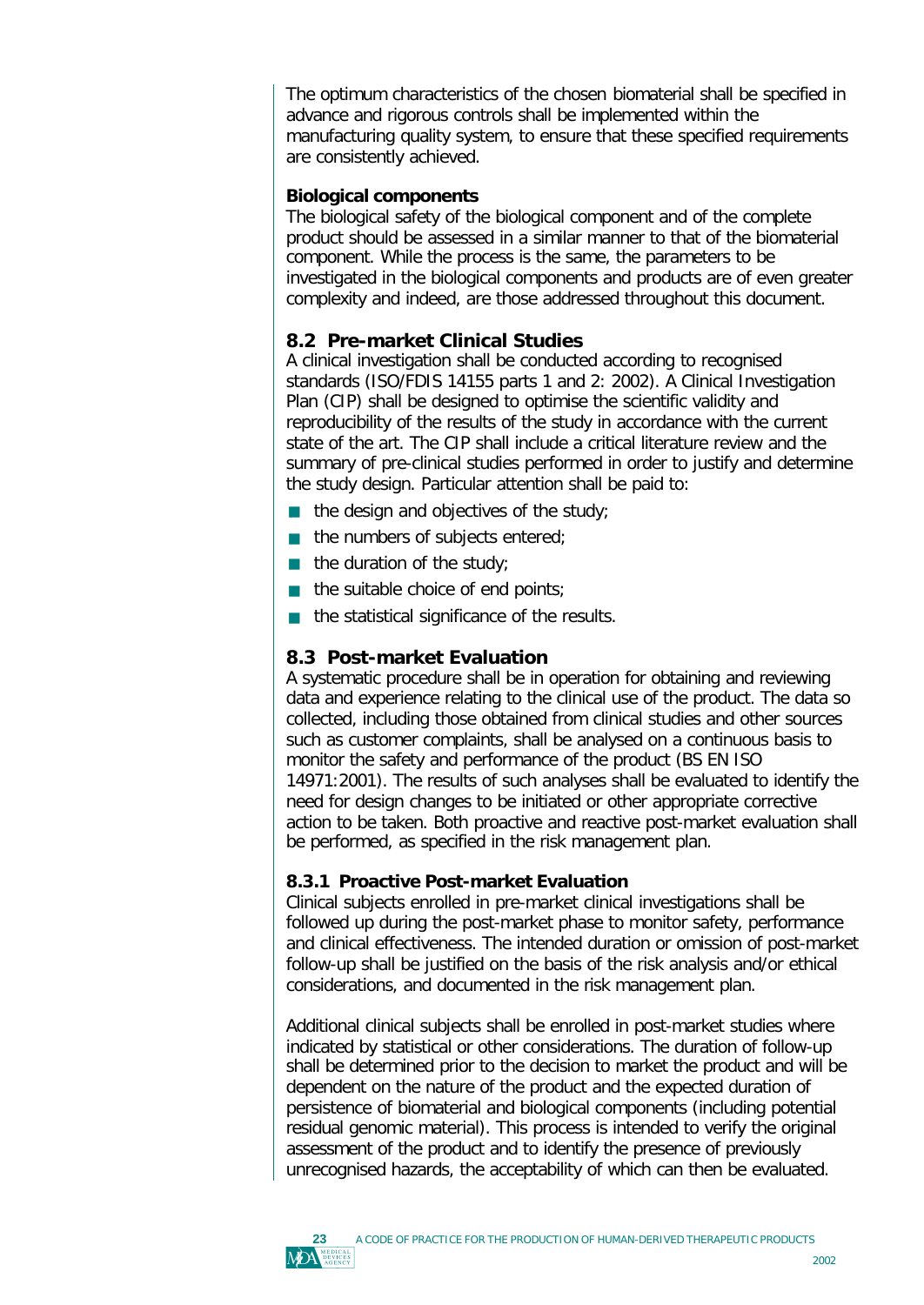The post-market evaluation shall have appropriate methodology with particular reference to suitable end-points, statistical significance, standards and good clinical practice (BS EN ISO 14971:2001). In addition, the requirements of ISO/FDIS 14155, parts 1 and 2:2002 shall apply to post-market clinical investigations as appropriate.

### **8.3.2 Reactive Post-market Surveillance**

A procedure shall be in place and in operation for the management and evaluation of reported adverse incidents or unexpected effects, user complaints and other information arising from clinical use. The supplier shall investigate whether any such report arose from a malfunction or deterioration in the characteristics and performance of the product and whether any death, injury or deterioration in the health of a patient occurred, or could have occurred. Ensuring traceability of the product (see Section 6.4) will assist these investigations. The results of such investigations shall be analysed to identify unsuspected hazards, adjust risk estimates or form the basis for design changes, field corrective action and warnings to users. A procedure shall be in place that specifies the circumstances under which, and the mechanism by which, incidents leading to or that could have led to, death or serious injury shall be reported to an appropriate United Kingdom regulatory body.

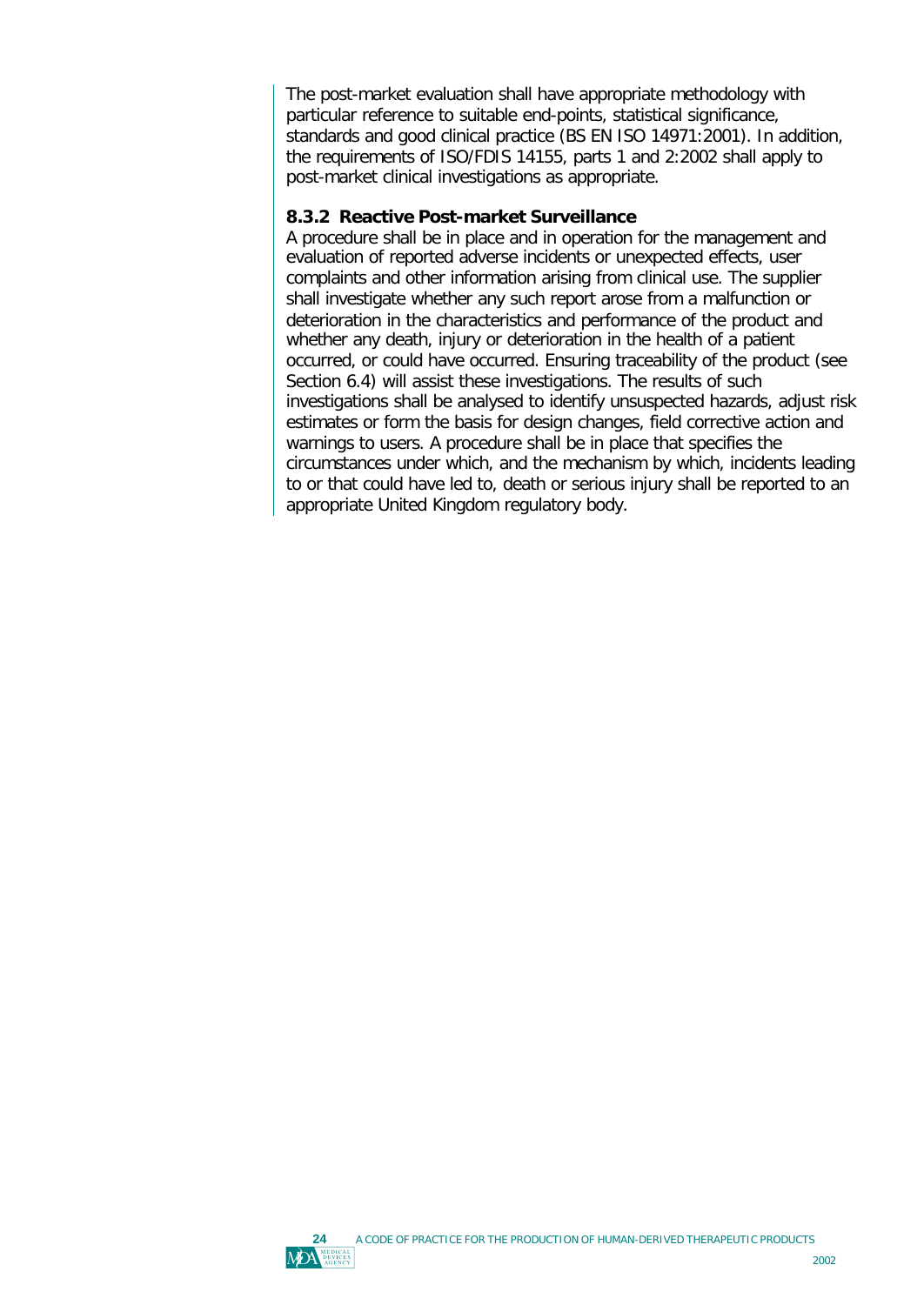# **Key Stages in Routine Processing and Quality Assurance**



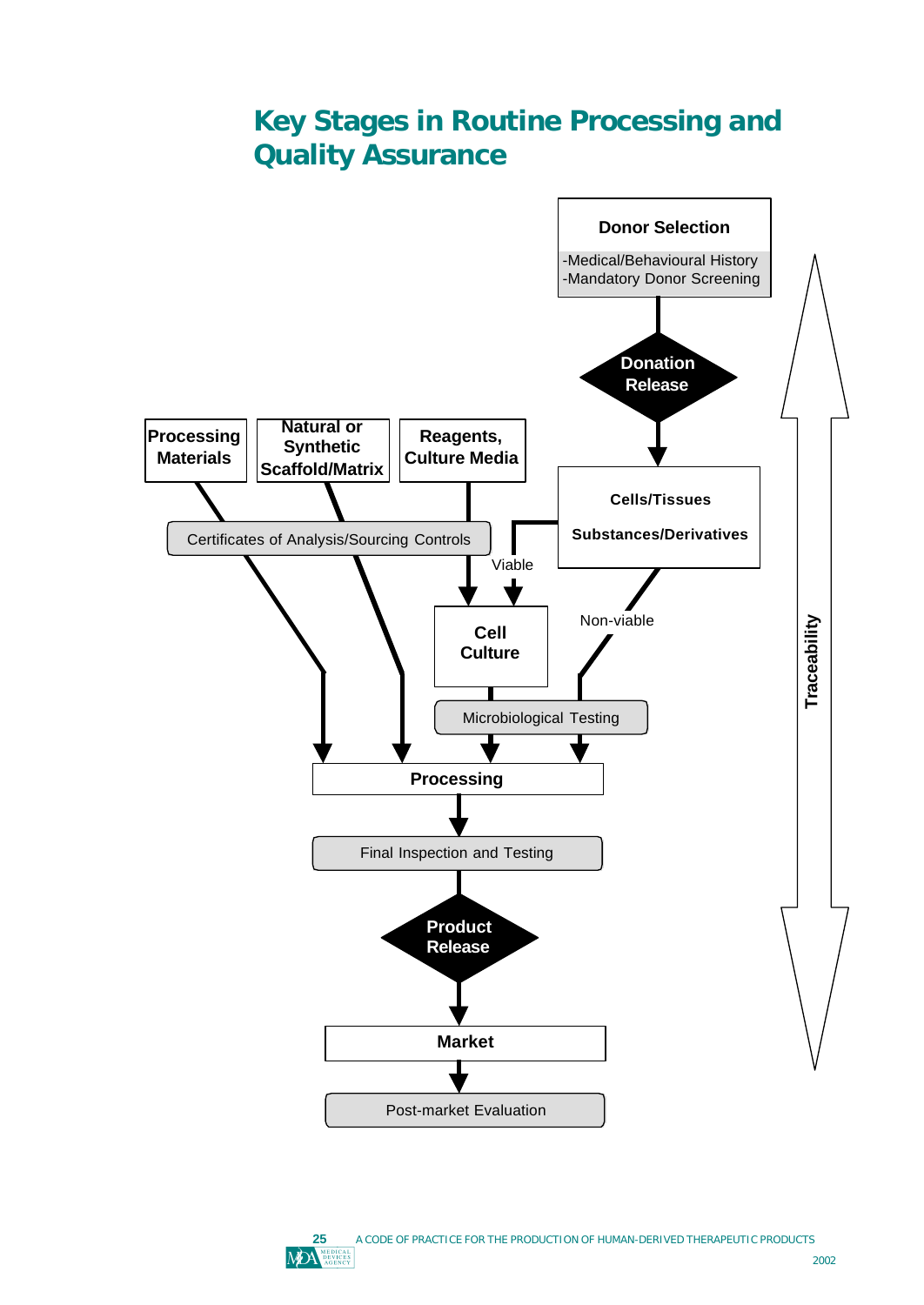# **Glossary**

For the purposes of this document the following definitions apply:

### **Adverse incident**

An event where death or serious injury or unexpected event occurs.

### **Allogeneic use**

Cells or tissues transplanted from one person to another.

### **Ancillary materials**

Any item that is in contact with the tissue during processing.

### **Autologous use**

Cells or tissues removed from and transplanted back to the same person.

### **Biomaterial**

Natural or synthetic materials, including polymers, ceramics and collagen matrix, that may be used as a scaffold.

### **Cell culture**

The maintenance of cells *in vitro*.

### **Cells**

Individual cells or collection of cells that are not bound by any form of connective tissue.

### **Cell expansion**

Increasing the quantity of cells by their replication *in vitro*.

### **Cell line**

A well characterised culture that has been demonstrated to be phenotypically and genotypically consistent over a specified number of population doublings.

### **Clinical effectiveness**

The ability to produce a specific clinical result, exert a specific measurable clinical influence or produce a desired beneficial clinical effect in actual use.

### **Clinical performance**

The ability to exhibit a specific property or function in actual use.

### **Confirmatory tests**

A series of tests conducted on a repeat reactive sample by a designated reference laboratory to confirm the true or false nature of the repeat reactivity observed in the screening laboratory.

### **Continuous cell lines**

A cell line that appears to have the capacity for indefinite replication.

### **Cross-contamination**

Contamination of cells or tissues with other cells or tissues and contamination between production staff and the product.

### **Disinfection**

Treatment which reduces the numbers of bacteria, fungi and some viruses.

### **Donor**

A living or a recently deceased person from whom tissues or cells have been removed.

### **Finite cell line**

A cell line that can be maintained for a limited number of population doublings and ultimately loses the ability to replicate.

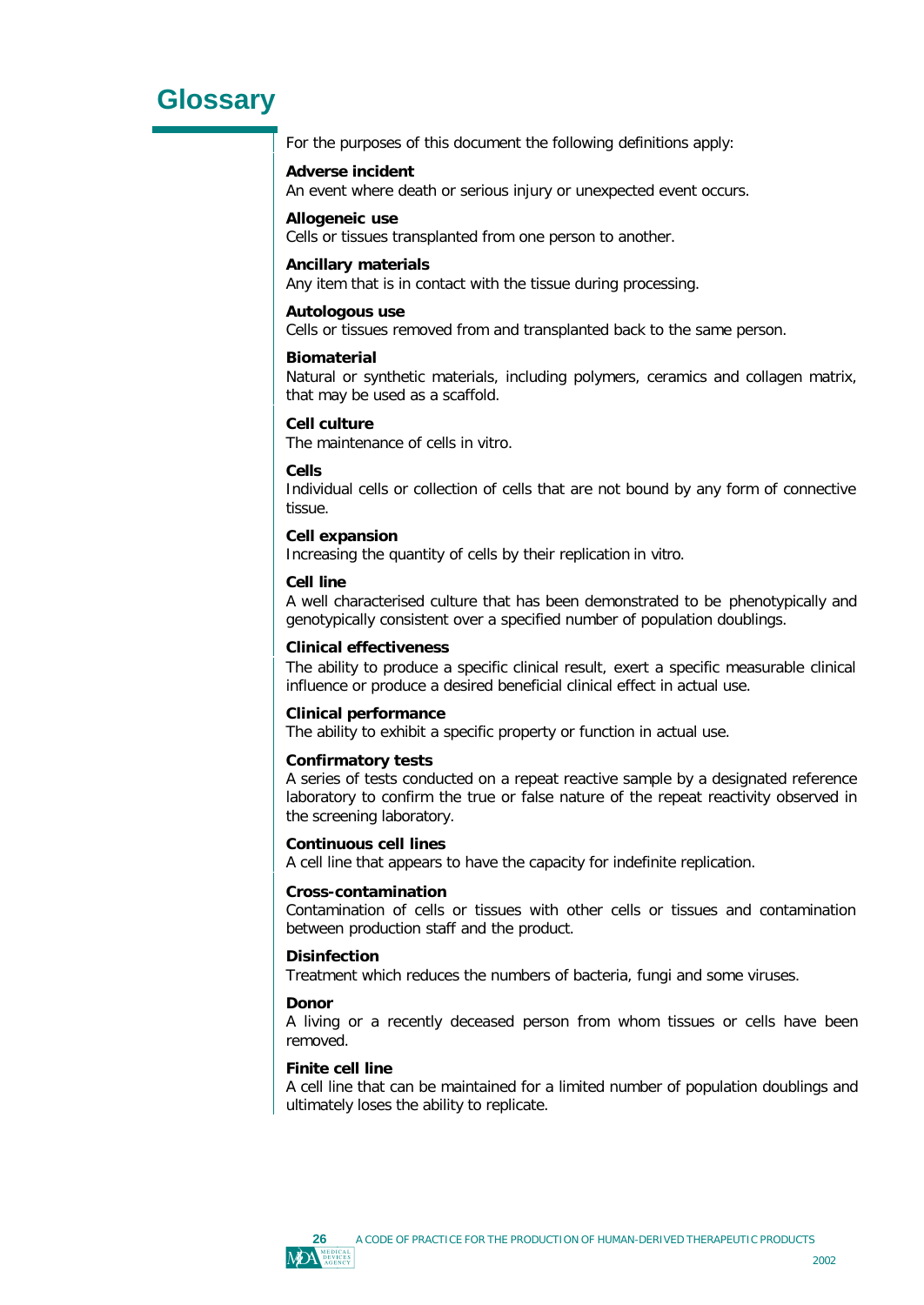### **Human-derived Therapeutic Product (HTP)**

Products that use material of human origin, which are used for therapeutic purposes for the repair, restoration or regeneration of cells or tissue damaged by injury or disease.

Examples include bioengineered skin systems, cartilage repair systems, and novel bone substitutes that may use biodegradeable scaffold matrices with autologous or allogeneic human cells.

#### **Implantation**

The procedure of inserting a Human-derived Therapeutic Product into the body.

#### **Intended use/purpose**

Use of a product, process or service in accordance with the specifications, instructions and information provided by the producer.

#### **In-process control**

Checks performed during processing in order to monitor and if necessary adjust the process to ensure that the product conforms to its specification. The control of the environment or equipment may also be part of in-process control.

#### **Morphometry**

Methods that measure shape and distribution.

#### **Population doubling**

A measured doubling of cell numbers.

### **Passage**

Transfer of cells from one culture environment to another.

#### **Primary cells**

Cells derived from an in vivo or ex vivo source.

### **Processing**

All operations from receipt of materials, through preparation and packaging, to the completion of a finished Human-derived Therapeutic Product.

#### **Producer**

The organisation responsible for activities such as cell retrieval, cell culturing, processing, packaging, labelling, storage, and delivery of the Human-derived Therapeutic Product issued under its own name, regardless of whether those operations are carried out by that organisation or on its behalf by a third party.

#### **Raw material**

Any material or fabricated component used singly, or in conjunction with other raw materials and/or components, in the assembly or fabrication of parts or in the total production of products.

#### **Recipient**

The patient for whom the Human-derived Therapeutic Product is intended.

#### **Repeat reactive sample**

Samples that are initially reactive and show a further reactive result in one or more aliquots taken from the original sample and tested using the same assay.

#### **Residual risk**

Risk remaining after protective measures have been taken.

### **Retrieval**

The removal of tissues or cells from a donor.

### **Risk**

Combination of the probability of occurrence of harm and the severity of that harm.

#### **Risk management**

Systematic application of management policies, procedures and practices to the tasks of analysing, evaluation and controlling risk.

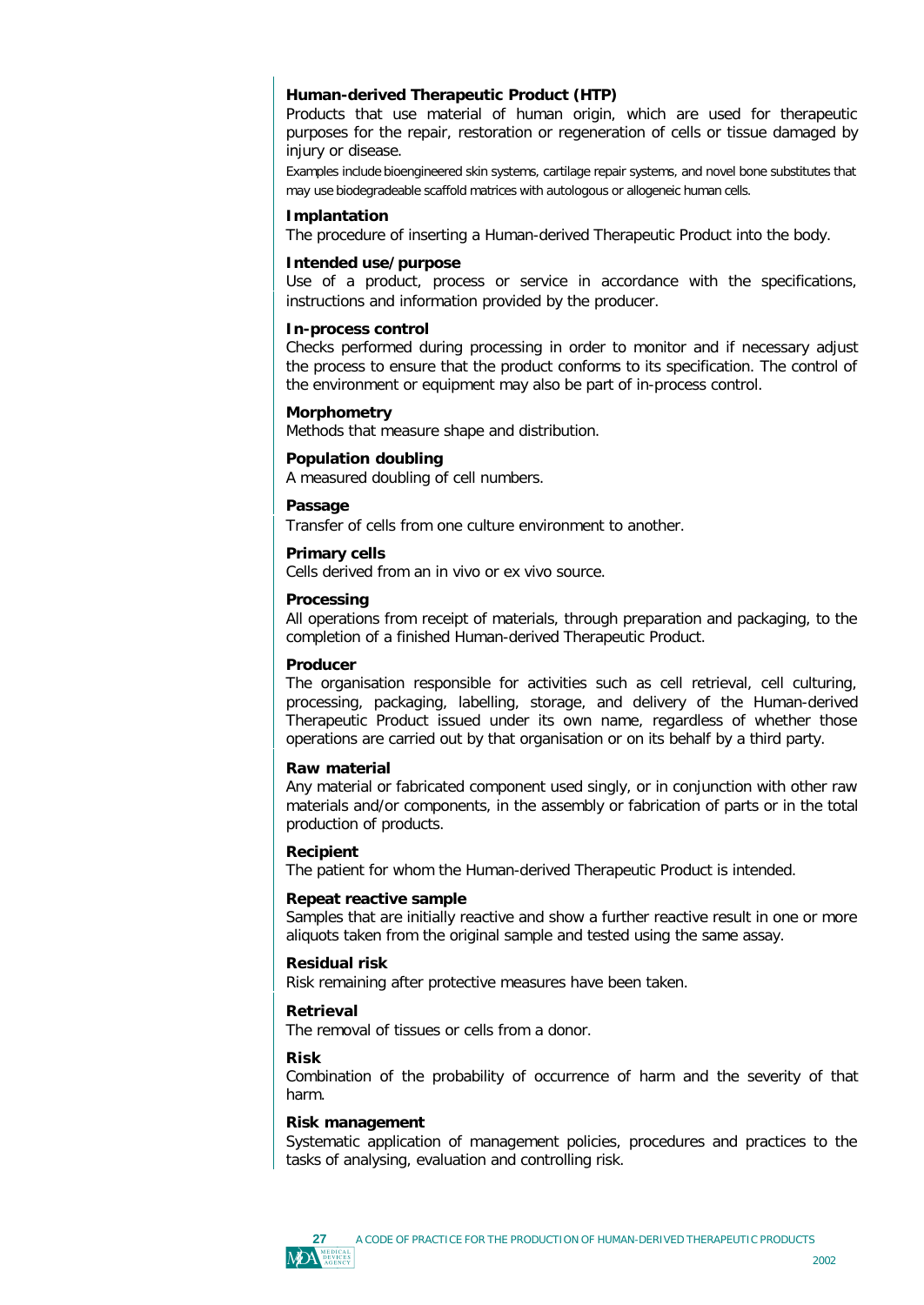### **Risk management file**

Set of records, not necessarily contiguous, that are produced by a risk management process.

### **Safety**

The freedom from unacceptable risk.

### **Scaffold**

A support, delivery vehicle or matrix for facilitating the migration, binding or transport of cells and/or bioactive molecules.

### **Sterile**

Condition of product that is free from viable micro-organisms. For a terminally sterilized product (or component) to be labelled as 'sterile' the theoretical probability of there being a viable micro-organism present on the product shall be equal or less than one in  $1 \times 10^6$ .

### **Tissue**

Material of human origin, used for therapeutic purposes.

### **Tissue engineering**

The development and processing of a product of human cells (including bioactive molecules derived from cells) or tissues that may use scaffolds for repair, restoration or regeneration of cells or tissue damaged by injury and/or disease.

### **Validation**

The establishment of documented evidence which provides a high degree of assurance that a planned process will consistently perform according to the intended specified outcomes.

### **Verification**

Confirmation by examination and provision of objective evidence that specified requirements have been fulfilled.

### **Viable**

Cells capable of propagation or metabolism.

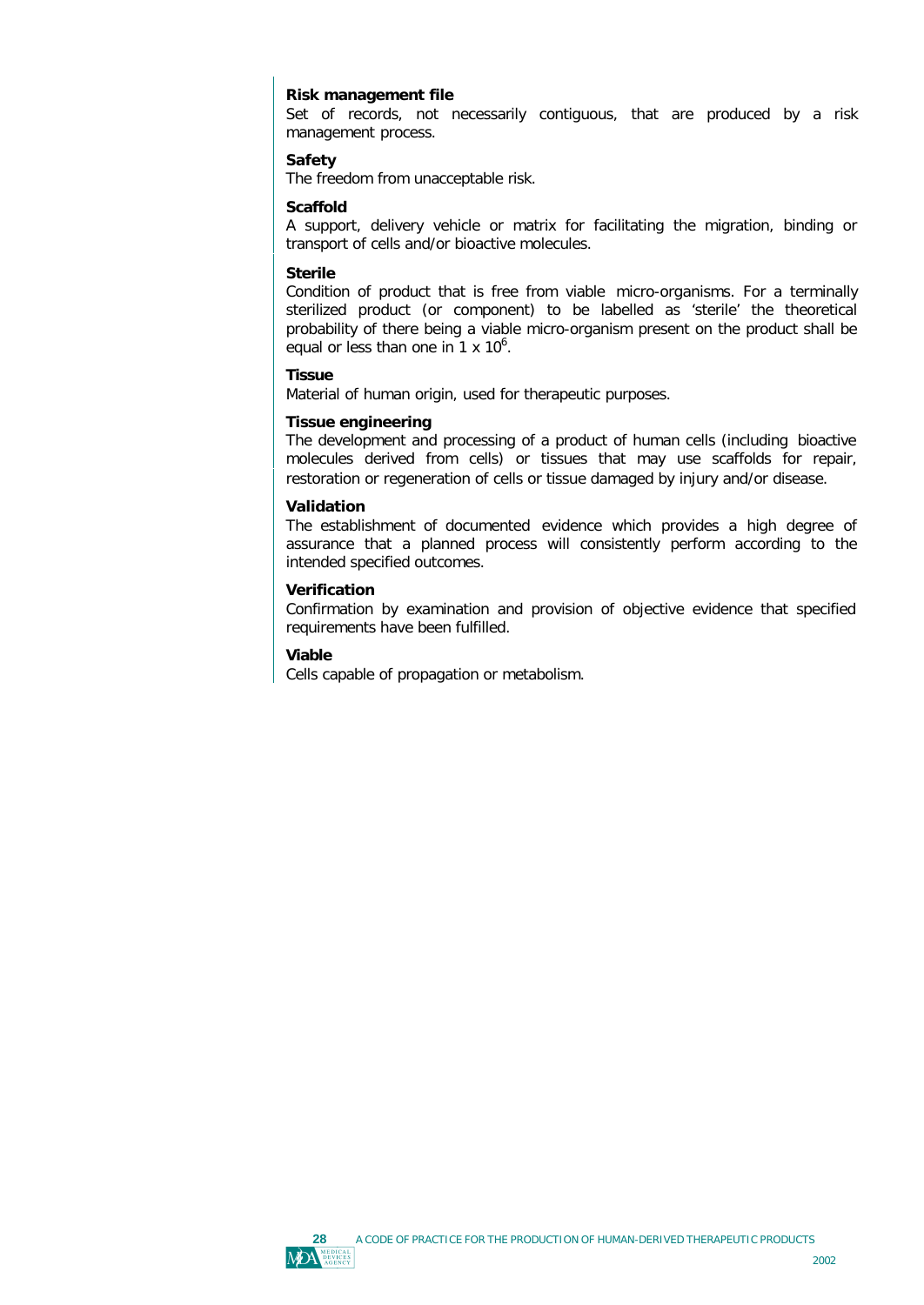# **References**

# **Department of Health and United Kingdom**

A Code of Practice for Tissue Banks-providing tissues of human origin for therapeutic purposes. Department of Health, 2001. [\(http://www.doh.gov.uk/humantissuebanking/tissuebank.pdf\).](http://www.doh.gov.uk/humantissuebanking/tissuebank.pdf)

British Pharmacopoeia. Stationery Office, London, 2000. ISBN 0 11 322320X.

BS EN 1441:1998 Medical Devices- Risk Analysis.

BS EN 12442:2000 Animal tissues and their derivatives utilised in the manufacture of medical devices - Part 1: Analysis and management of risk.

BS EN 12442:2000 Animal tissues and their derivatives utilised in the manufacture of medical devices - Part 2: Controls on sourcing, collection and handling.

BS EN 12442:2000 Animal tissues and their derivatives utilised in the manufacture of medical devices - Part 3: Validation of the elimination and/or inactivation of viruses and other transmissible agents.

BS EN 30993:1994 Biological Evaluation of Medical Devices- Part 4: Selection of tests for interactions with blood.

BS EN ISO 9001:2000 Quality Management Systems-requirements.

BS EN ISO 10993-1:1998 Biological evaluation of medical devices - evaluation and testing.

BS EN ISO 13485:2001 Quality Systems - Medical devices - particular requirements for the application of EN ISO 9001.

BS EN ISO 14971:2001 Medical devices - Application of risk management to medical devices (published by CEN and ISO in 2000).

Consumer Protection Act. HMSO, 1987.

General Product Safety Regulations. HMSO, 1994.

Guidance Notes on the Processing, Storage and Issue of Bone Marrow and Blood Stem Cells. Department of Health, 1997.

Guidance on the Microbiological Safety of Human Organs, Tissues and Cells used in Transplantation. Advisory Committee on the Microbiological Safety of Blood and Tissues for Transplantation. Department of Health, 2000. [\(http://www.doh.gov.uk/msbt/\).](http://www.doh.gov.uk/msbt/)

Rules and Guidance for Pharmaceutical Manufacturers and Distributors. Medicines Control Agency. Stationery Office, London, 1997. ISBN 0 11 321995 4.

Guidelines for Blood Transfusion Services in the United Kingdom. 4<sup>th</sup> Edition. 2000. ISBN 0-11-3223137.

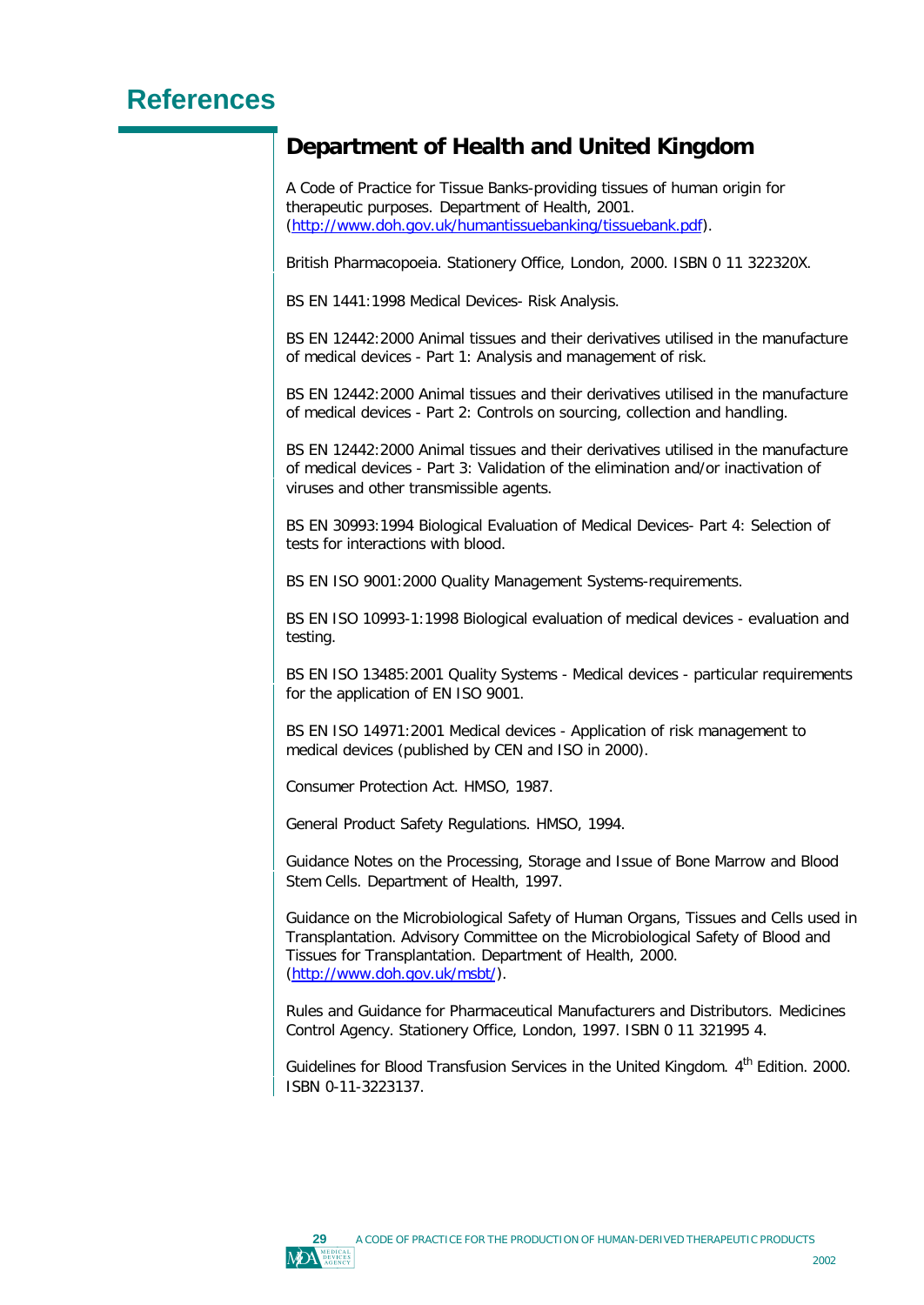# **European**

2001/83/EC Directive 2001/83/EC of the European Parliament and of the Council of 6 November 2001 on the Community code relating to medicinal products for human use. OJEC No L 311.

93/42/EEC Council Directive 93/42/EEC of 14<sup>th</sup> June 1993 concerning medical devices. OJEC No L169.

CPMP/ICH/294/95 ICH Topic Q5D Notes for Guidance on Quality of Biotechnology Products: Derivation and Characterisation of Cell Substrates Used for Production of Biotechnological/Biological Products. CPMP: September 1997.

CPMP/ICH/295/95 ICH Topic Q5A. Note for Guidance on Quality of Biotechnological Products: Viral Safety Evaluation of Biotechnology Products Derived form Cell Lines of Human or Animal Origin; CPMP, April 1997.

EMEA/410/01 rev 1 Note for Guidance on Minimising the Risk of Transmitting Animal Spongiform Encephalopathy Agents via Human and Veterinary Medicinal Products. May 2001.

European Pharmacopoeia. Council of Europe, Strasbourg, 2001. ISBN 9287145873

# **International**

ISO/FDIS 14155-1:2002 Clinical investigations of medical devices for human subjects - Part 1: General requirements.

ISO/FDIS 14155-2:2002 Clinical investigations of medical devices for human subjects - Part 2: Clinical investigation plans.

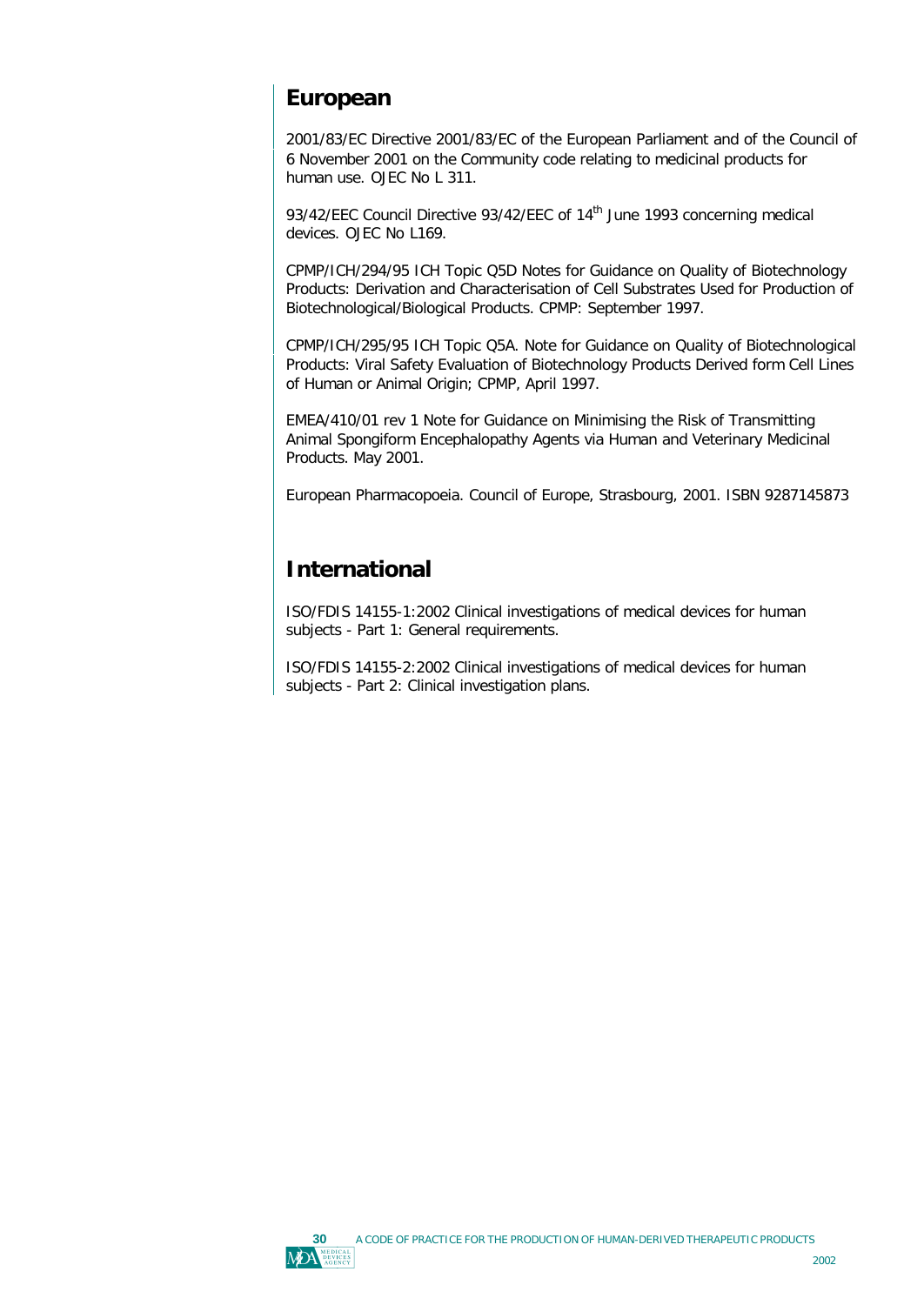# **Bibliography**

65/65/EEC Council Directive 65/65/EEC of 26<sup>th</sup> January 1965 on the approximation of provisions laid down by Law, Regulation or Administrative Action relating to proprietary medicinal products. OJEC No B022.

ACDP: Microbiological Risk Assessment. Advisory Committee on Dangerous Pathogens. HMSO, 1996.

BS EN ISO 9000:2000 Quality Management Systems- procedures and vocabulary.

CPMP/BWP/268/95 Note for Guidance on Virus Validation Studies: the design, contribution and interpretation of studies validating the inactivation and removal of viruses. CPMP, February 1996.

CPMP/BWP/1230/98. Note for Guidance on Minimising the Risk of Transmitting Animal Spongiform Encephalopathy Agents via Medicinal Products. CPMP, July 1998.

CPMP/BWP/41450/98 Points to consider on the manufacture and quality control of human somatic cell therapy medicinal products. Adopted by CPMP May 2001.

CPMP/ICH/138/95 ICH Topic Q5C Note for Guidance on Quality of Biotechnological Products: Stability Testing of Biotechnological / Biological Products. CPMP, December 1995.

CPMP/ICH/302/95 ICH Topic S6 – Notes for Guidance on Pre-clinical safety evaluation of biotechnology derived pharmaceuticals.

FDA 97N-0068 Proposed approach to regulation of cellular & tissue-based products.

General COSHH (Control of Substances Hazardous to Health) and Carcinogens (Control of Carcinogenic Substances) and Biological agents (Control of Biological Agents): Control of Substances Hazardous to Health Regulations 1999. Health & Safety Commission, Sudbury, HSE Books, 1999.

Guidelines on the production and quality control of monoclonal antibodies of murine origin intended for use in man (EC-Commission. Notes to applicants for marketing authorizations) Tibtech Vol 6, p65-68. January 1988.

Guidelines for the Retention of Tissues and Organs at Post-Mortem Examination. Royal College of Pathologists, March 2000.

Health and Safety at Work Act. HMSO, 1974.

Human Tissue Act, (Northern Ireland). HMSO, 1962.

Human Tissue Act. HMSO, 1961.

Human Tissue and Biological Samples for Use in Research: Operational and Ethical Guidelines. Medical Research Council, April 2001.

Human Tissue: Ethical and Legal Issues. Nuffield Council on Bioethics, 1995.

ISO 14969:1999 Quality Systems - Medical Devices - Guidance on the implementation of ISO 13485 and ISO 13488.

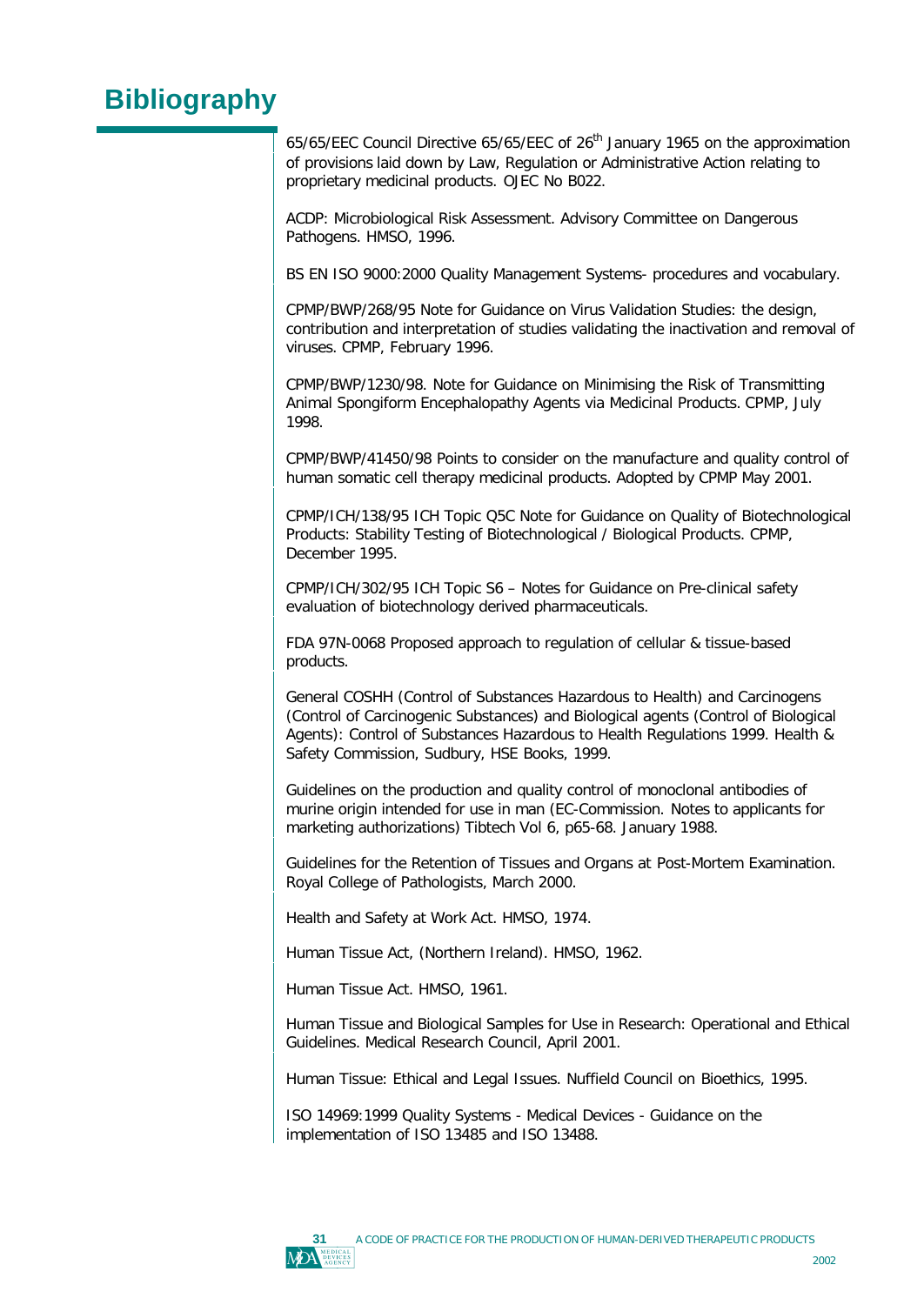Opinion on Sourcing of Ruminant Materials from GBRI Countries for Medical Devices. European Commission: Health and Consumer Protection Directorate-General. Directorate C - Scientific Opinions. Adopted by the Scientific Steering Committee at meeting of 6-7 September 2001.

Opinion on the State of the Art Concerning Tissue Engineering. European Commission Health and Consumer Protection Directorate- General. SANCO/SCMPMD/2001/0006. Adopted by Scientific Committee on Medicinal Products and Medical Devices, October 2001.

Points to Consider in the Manufacture and testing of Monoclonal Antibody Products for Human Use. CBER (FDA), USA. August 2, 1994.

Pre-clinical Safety Assessment of Tissue Engineered Medical Products (TEMPs)- An investigation on assays and guidelines for biocompatibility testing. Report 640080 002/2001. RIVM, 2001.

Safe Disposal of Clinical Waste. Health Services Advisory Committee, Health and Safety Executive, 1999.

Safe Disposal of Clinical Waste, Whole Hospital Policy, Estates Policy Letter EPL (95)13.

Safety in Cell and Tissue Culture. Edited by G Stacey, A. Doyle and P. Hambleton. Kluwer Academic Publishers, 1998.

The Rules Governing Medicinal Products in the European Community, Volume 4. Good Manufacturing Practice for medicinal products. Office for Official Publications of the EC, Commission of the European Communities. 1992. ISBN 92-826-3180X.

Tissue Engineered Medical Products (TEMPs): A prelude to risk management. RIVM. July, 2001

Transmissible Spongiform Encephalopathy Agents: Safe Working and the Prevention of Infection. Advisory Committee on Dangerous Pathogens, Spongiform Encephalopathy. Department of Health, 1998.

UKCCCR Guidelines for the use of cell lines in Cancer Research. United Kingdom Co-ordinating Committee on Cancer Research (UKCCCR). Lincoln's Inn Fields, London. First Edition, 1999.

Variant Creutzfeldt -Jacob Disease (vCJD) ; Minimising the Risk of Transmission, Health Services Circular 1999/178, NHS Executive, 13 August 1999.

WHO/CDS/CSR/APH/2000.2 Consultation on Public Health and Animal Transmissible Spongiform Encephalopathies: Epidemiology, Risk and Research Requirements. With the participation of the Office International of Epizooties, Geneva, Switzerland, 1-3 December 1999.

WHO/CDS/CSR/APH/2000.3 WHO Infection Control Guidelines for Transmissible Spongiform Encephalopathies. Report of WHO Consultation, Geneva, Switzerland, 23-26 March 1999.